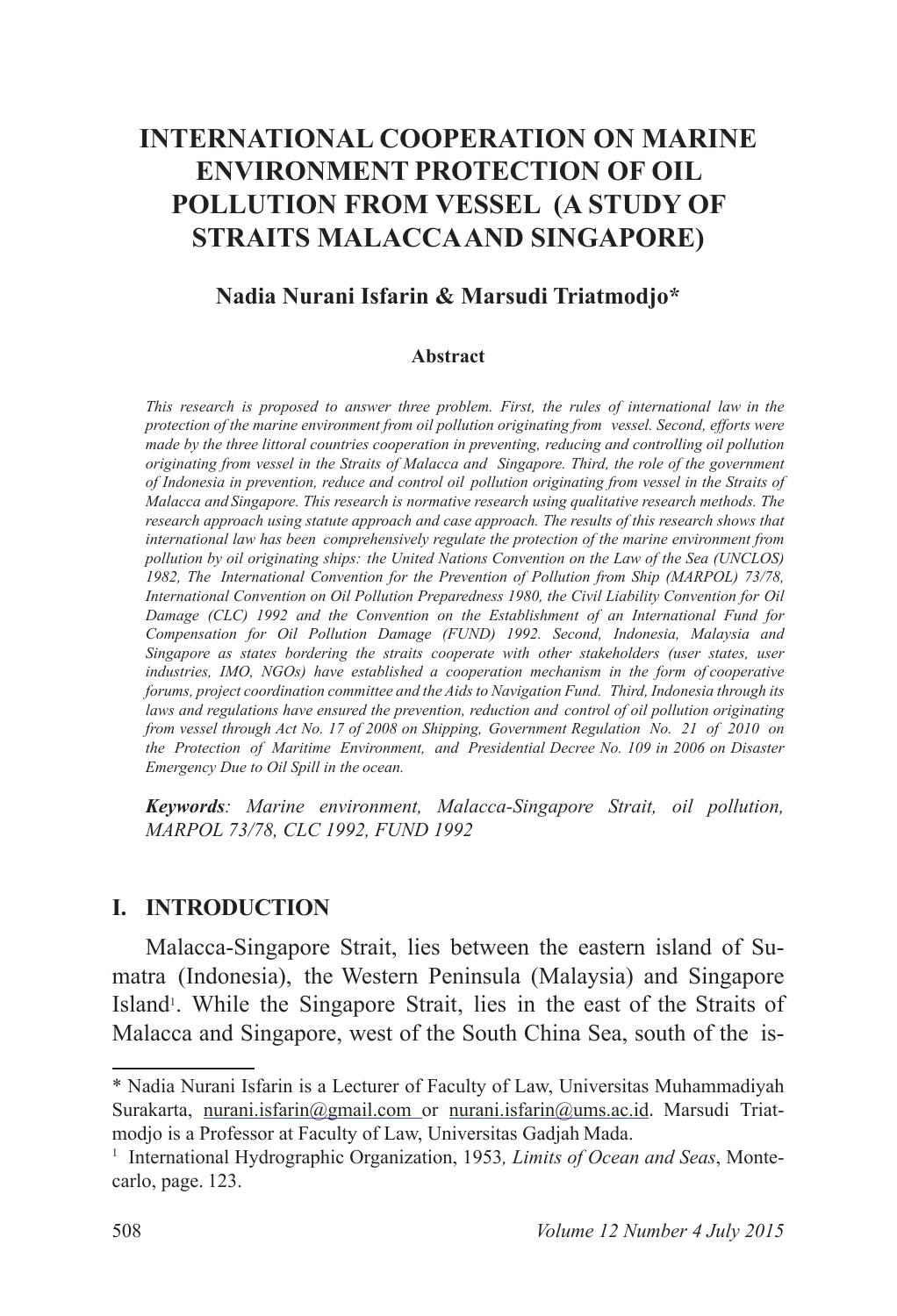land of Singapore and Johor, Riau archipelago north<sup>2</sup>. In addition, a very strategic location, linking the Indian Ocean with the South China Sea and the Pacific Ocean, where the Straits of Malacca and Singapore also shorten the trade route from the Persian Gulf toward East Asia. Several studies have shown the Straits of Malacca and Singapore silt rate of one to two kilometers a year<sup>3</sup>. Both strait issued by the U.S. Defence Mapping Agency as the most difficult navigational passage in the world due to shifting of bottom sand, tidal ranges and strong tidal currents<sup>4</sup>.

Although those straits are not included in the category of international straits, the Straits of Malacca and Singapore straits are recognized as straits used for international navigation) stipulated in the United Nations Convention Law Of the Sea (UNCLOS) 1982. Some experts claim that the Straits of Malacca and Singapore are the most important straits in the world because through by most of the world trading commodities. It is estimated more than 50,000 ships cross the Straits of Malacca and Singapore each year with one third of world trade commodities<sup>5</sup>, a quarter of trade in goods and a half<sup>6</sup> of the world's oil distribution. In 2006, an estimated 15 million barrels of oil per day passing through the Straits of Malacca and Singapore<sup>7</sup> .

Historically and legally, the Straits of Malacca and Singapore are straits used for international navigation. Status of the Straits of Malacca and Singapore is reinforced by UNCLOS in Article 37 and Article 35. In UNCLOS, straits used for international navigation are the straits between one part of the high seas or an exclusive economic

<sup>2</sup> *Ibid.*

<sup>&</sup>lt;sup>3</sup> Peter Tillman in Craig J. Capon, 1998, "The Strait of Oil Pollution in The Malacca Strait: Arguing For a Broad Interpretation of The United Nations Convention on The Law of The Sea", *Pacific Rim Law & Policy Journal* 7 (1), page. 119.

<sup>4</sup> Tommy H. Purwaka, 1998, "Control of Marine Pollution in The Straits of Malacca and Singapore: Modalities for International Cooperation", *Singapore Journal of International & Comparative Law*, page. 453.

<sup>5</sup> Abd Rahim Bin Hussin, 2005*, "*The Management Of Strait Malacca: Burden Sharing As The Basis For Cooperation"*, Lima International Maritime Conference*, Langkawi, http://community.middlebury.edu/~scs/docs/rahim-present.pdf

<sup>6</sup> Donald B. Freeman. 2005. "The Strait of Malacca:Gateway or Gantllet"*, University of Toronto Quarterly,* 74(1) hlm. 528-530.

<sup>7</sup> *http://www.eia.doe.gov/cabs/World\_Oil\_Transit\_Chokepoints/Full.htm*l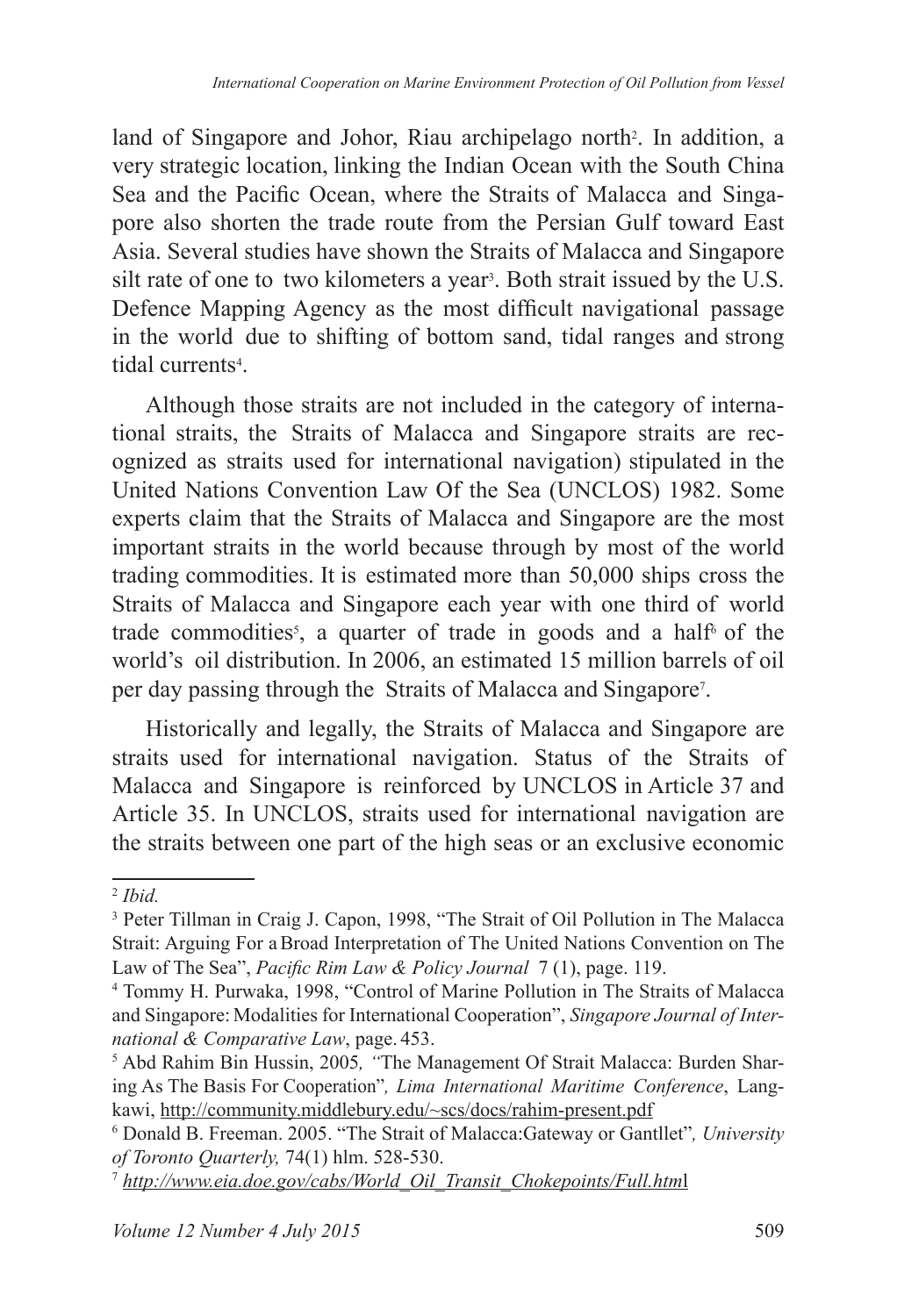zone and another part of the high seas or an exclusive economic zone<sup>8</sup>. The provision is excepted for any area of internal waters t within a strait, unless where the establishment of a straight baseline has the effect of enclosing as internal waters areas which had not previously been considered as such<sup>9</sup>. Nonetheless, the regime of passage through straits used for international navigation shall not affect the legal status of waters (strait) or implementation of the sovereignty or jurisdiction of States bordering straits on the waters, air space, bed and subsoil<sup>10</sup>. Rights regimes applicable in straits used for international navigation are transit passage and innocent passage. Transit passage, exercise of freedom of navigation and over flight solely for the purpose of continuous and expeditious transit, between one part of the high seas or an exclusive economic zone and another part of the high seas or an exclusive economic zone.

Straits conditions cause problems for vessels navigating belonging Very Large Crude Carriers (VLCCs). In addition, many rocks, reefs and ocean currents in the opposite increase the potential for shipwrecks, sunken ships, and collisions between ships. Noted shipwreck there a few times (both oil tankers and cargo ships) that resulted in the spilling of charge to the marine environment in the Straits of Malacca and Singapore, which are:

| Year | <b>Accident</b>                                                 |  |  |
|------|-----------------------------------------------------------------|--|--|
| 1967 | Tokyo Maru ship collided with a capacity of 150,000 dwt         |  |  |
| 1971 | Arabian tanker and eugenic S. Niarcos sink                      |  |  |
| 1975 | Japanese tanker Showa Maru crashing the rocks and spilling      |  |  |
|      | 3400 tons of crude oil                                          |  |  |
| 1975 | The collision between cargo ships and tankers Vystak Diego      |  |  |
|      | spilling 6000 tons of crude oil into the mangrove forest in     |  |  |
|      | the Malaka Peninsula                                            |  |  |
| 1978 | U.S. tanker collision spilling one million gallons of oil       |  |  |
| 1979 | Liberian tanker collision spilling three million gallons of oil |  |  |

Table 1. Ship accident in the Straits Malacca and Singapore

<sup>8</sup> See Article 37 United Nations Convention on the Law of the Sea.

<sup>9</sup> See Article 35 United Nations Convention on the Law of the Sea.

<sup>&</sup>lt;sup>10</sup> See Article 34 (1) United Nations Convention on the Law of the Sea.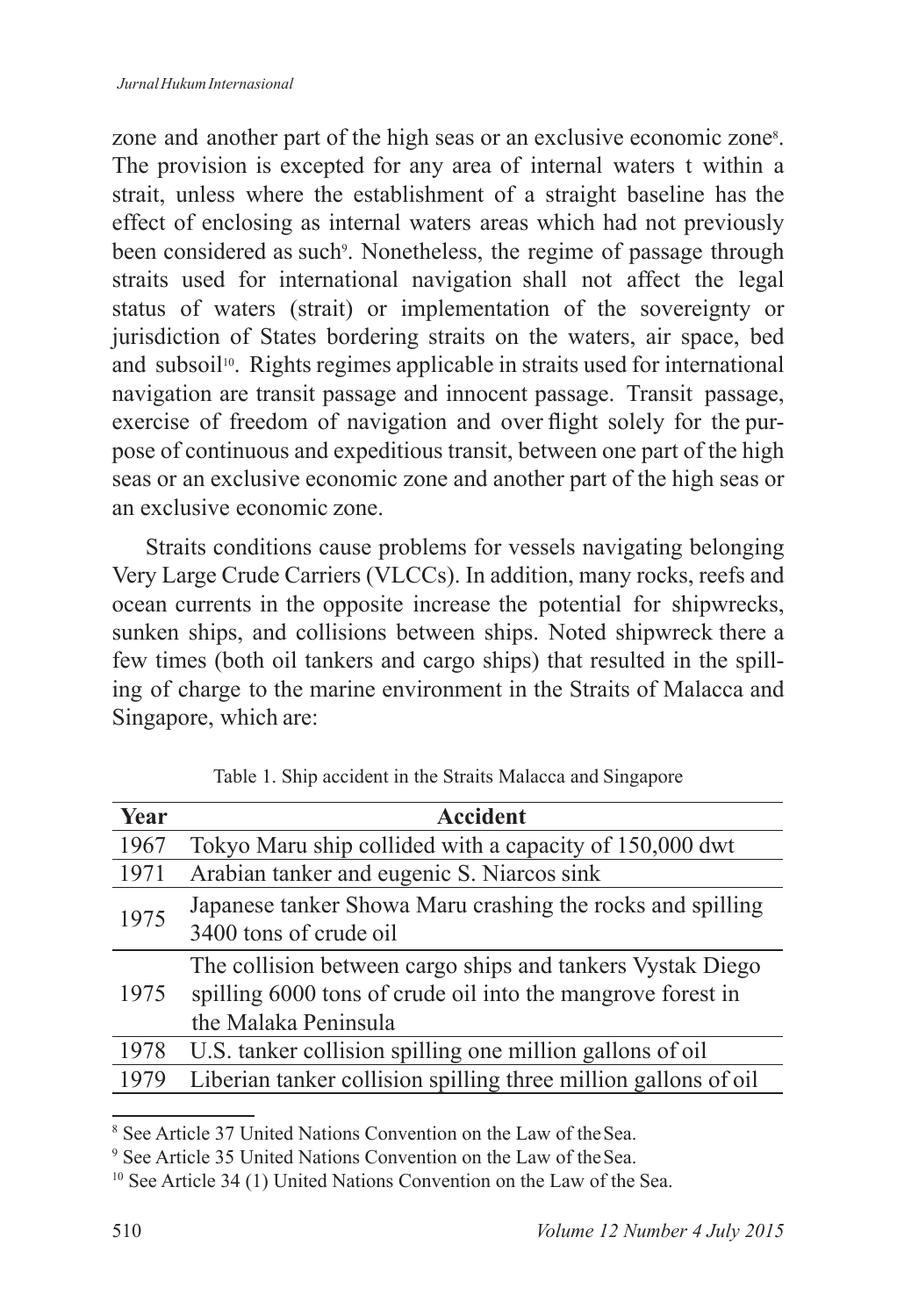| 1983 | Greek tankers Monemvasia crashing strait base and              |  |  |  |
|------|----------------------------------------------------------------|--|--|--|
|      | spilling of 1.2 million gallons of crude oil                   |  |  |  |
| 1988 | Bahamas Century tanker collided with another ship and          |  |  |  |
|      | spilling 3.1 million gallons of crude oil                      |  |  |  |
| 1992 | U.S. destroyer collided with a merchant ship                   |  |  |  |
| 1992 | Greek cruise ship Royal Pacific collided with a fishing vessel |  |  |  |
|      | that spilling fuel                                             |  |  |  |
| 1992 | Japan tanker Nagasaki Spirit collided with the Ocean           |  |  |  |
|      | Blessing spilling 2000 tonnes of crude oil                     |  |  |  |
| 1993 | Collision between tanker Maersk Navigator with Sanko           |  |  |  |
|      | Honour                                                         |  |  |  |
| 1997 | Super tanker crashing a cargo ship and killed 29 fishermen     |  |  |  |
| 2000 | MT. Natuna Sea (tanker) grounded in the waters of              |  |  |  |
|      | Sambu Island and spilling 7000 tons heavy crude oil            |  |  |  |
| 2010 | The collision between the MT Bunga Kelana 3, the St            |  |  |  |
|      | Vincent, The Grenadines-and, MV Waily spilling 2500 tons       |  |  |  |
|      | of crude oil                                                   |  |  |  |

Based on Article 43 of UNCLOS, the users states and states bordering the strait should by agreement, cooperate in the establishment and maintenance navigational and safety aids or other improvements in aid of international navigation and cooperate for the prevention, reduction and control of pollution from ships<sup>14</sup>. The three littoral states, Indonesia, Malaysia and Singapore have been coordinating since the 1960's. A few years later the consultation process agreed Joint State-

Sources: J. Capon<sup>11</sup>, Kementerian Perhubungan<sup>12</sup>, dan Maritime and Port Authority of Singapore (MPA)<sup>13</sup>

<sup>11</sup> Craig J. Capon, *Loc.cit*, page. 123-124.

<sup>12</sup> Direktorat Kesatuan Penjagaan Laut dan Pantai, 2010, "Strategi Penanganan Pencemaran Laut Sebagai Implementasi UU 17/2008, PP 21/2010 dan Perpres 109/2006", disampaikan pada *Roundtable Discussion Upaya Penanganan Pencemaran Laut Dalam Rangka Penerapan PP 21 Tahun 2010 tentang Perlindungan Lingkungan Maritime*, Kementerian Perhubungan RI, hlm. 2

<sup>&</sup>lt;sup>13</sup> Collision between MT Bunga Kelana 3 and MV Waily in the Singapore Strait -Update, http://www.mpa.gov.sg/sites/global navigation/news center/mpa news/mpa news\_detail.page?filename=n100 525.xml,

<sup>14</sup> See Article 43 United Nations Convention on the Law of the Sea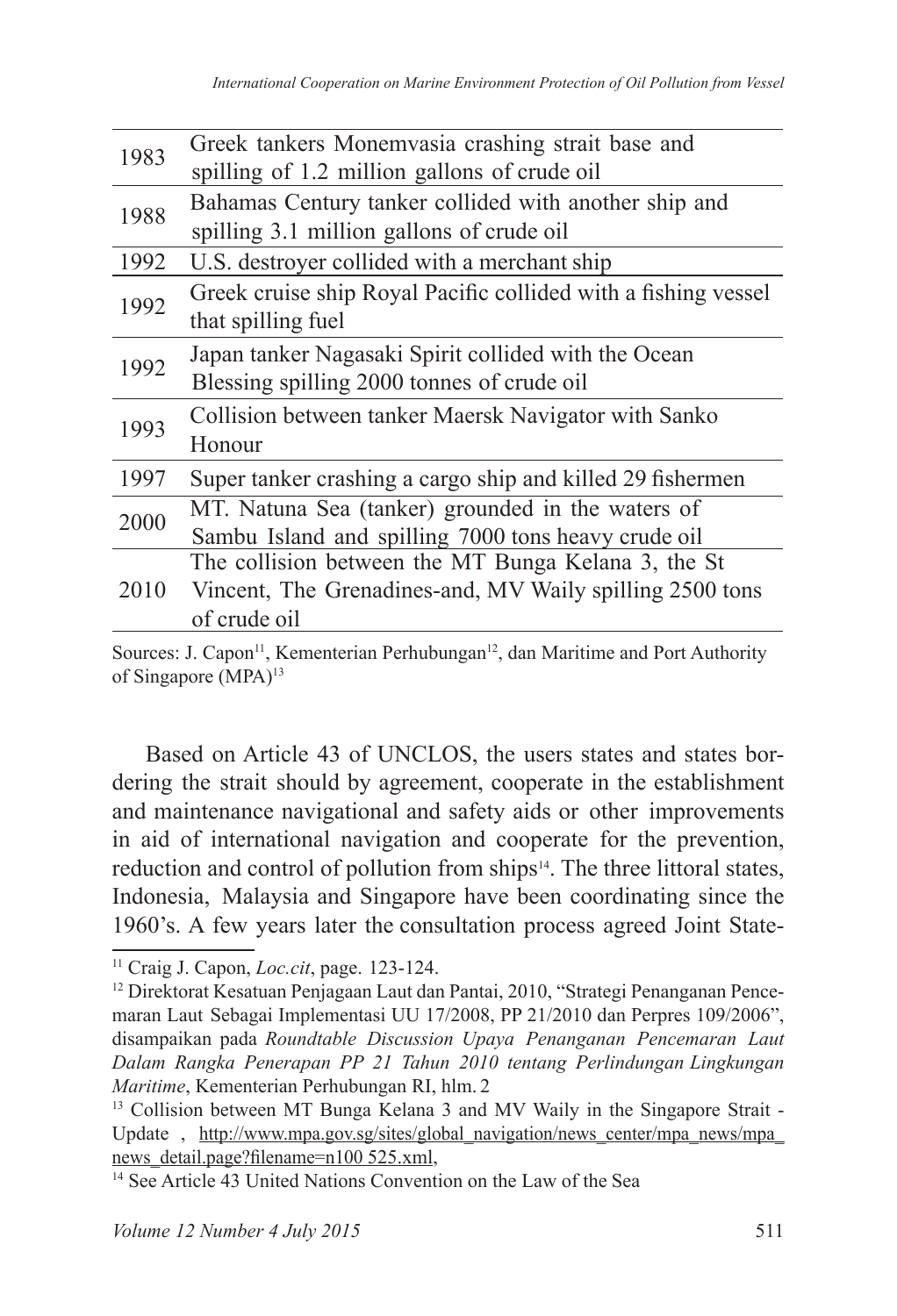ment on 16 November 1971 which stated the importance of tripartite cooperation for the safety of shipping in the Straits of Malacca and Singapore. After Showa Maru sinking, formed the Tripartite Technical Experts Group (TTEG) with the aim to promote safety of shipping and protection of the marine environment in the Straits of Malacca and Singapore. TTEG formulate Traffic Separation Scheme (TSS) and form Under Keel Clearance / UKC (depth of water under the boat needed to pass safely by 3.5 meters). TSS and UKC are product of regional cooperation to prevent and to decrease marine pollution from ships also to prevent collisions and vessel leakage. Implementation of TSS and UKC were effective to reduce the number of accidents in the straits. Regional cooperation is also supported by other stakeholders such as the user's country, shipping companies, as well as the IMO (International Maritime Organization). TSS system management, including navigational aid is managed with the help of Japan (the main user of the Straits of Malacca and Singapore) through the Malacca Straits Council.

### **II. PROBLEM FORMULATION**

- 1. How does international law govern the protection of the marine environment from pollution from ships?
- 2. What are the efforts made by the three littoral countries cooperation in preventing, reducing and controlling oil pollution originating from ships in the Straits of Malacca and Singapore?
- 3. How are the role of the Indonesian government to prevent, reduce and control oil pollution originating from ships in the Straits of Malacca and Singapore?

### **III. RESEARCH METHODOLOGY**

1. Type of Research

This research is normative legal research is research conducted by examining library materials or secondary data consisting of primary legal materials, secondary legal materials and tertiary legal materials. The materials are arranged systematically, examined, and then compared and the conclusions drawn in relation to the matter under research.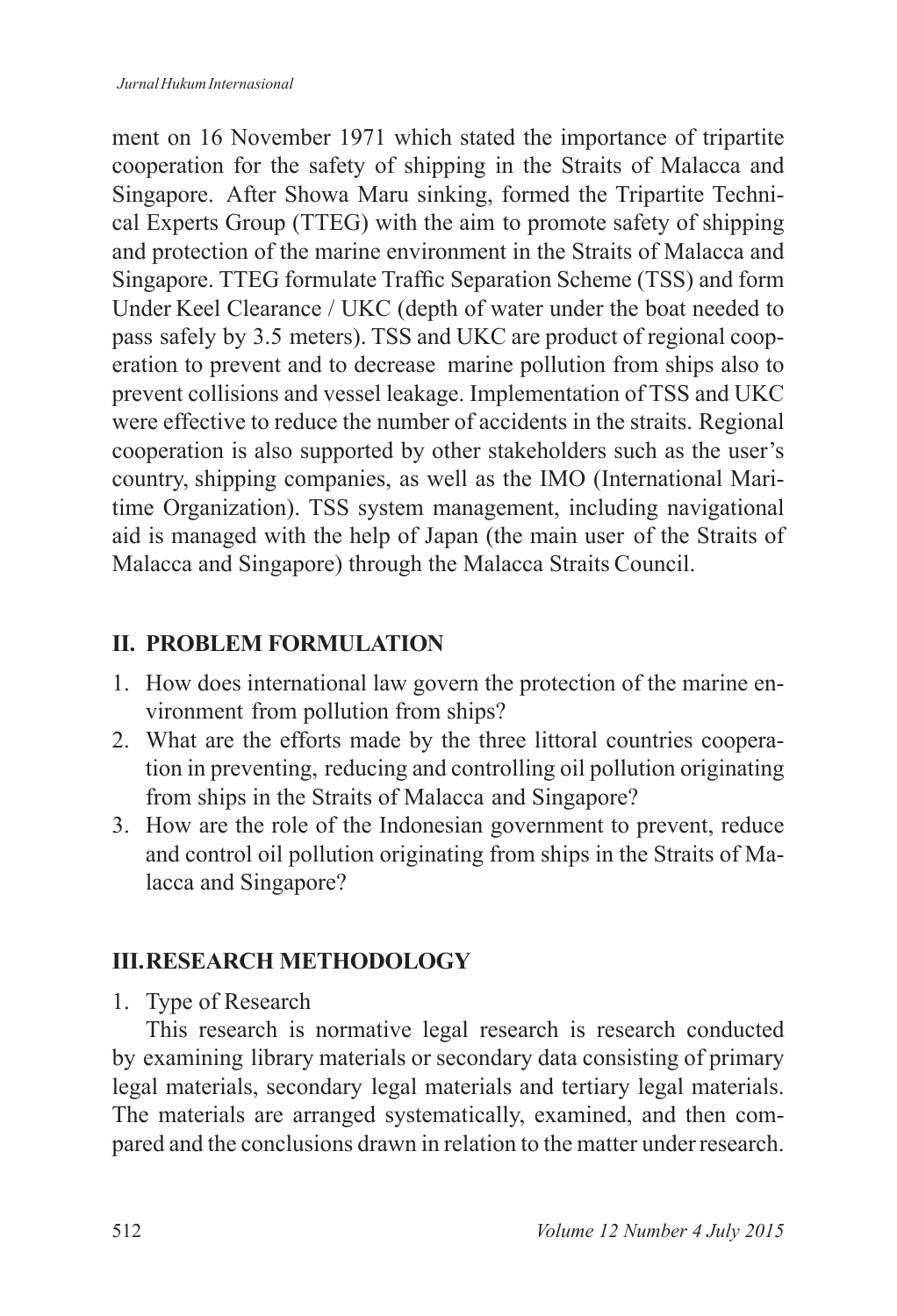## 2. Sources of Research Data

The type of data used in the writing of this law is a secondary data is data obtained from library materials such as descriptions indirectly obtained through the study of literature, documentary materials, scientific literature and other written sources.

- a. Primary legal materials, are binding legal materials, some major, namely: the United Nations Convention on the Law of the Sea (UNCLOS) 1982, The International Convention for the Prevention of Pollution from Ship (MARPOL) 73/78, International Convention on Oil Pollution Preparedness 1980, the Civil Liability Convention (CLC) 1992, Act No. 17 of 2008 on Shipping, Government Regulation No. 21 of 2010 on the Protection of Marine environment, and Presidential Decree No. 109 of 2006 on Disaster Emergency Due to Oil Spill Sea.
- b. Secondary legal materials are of legal materials that explain the primary legal materials, ie materials that shed light on the primary legal materials, such as the results of scientific scholars, research, books, newspapers, magazines, related documents, internet and papers relating to the protection of the marine environment in the Straits of Malacca and Singapore against pollution from ships.
- c. Materials tertiary law, which describes the primary legal materials and secondary legal materials such as Black's Law Dictionary.

### 3. Data Analysis Techniques

Analysis of the data is in the form doing the activities in the research study or the study of the data processing that assisted with the theories that have been found previously. Data analysis techniques used in legal research using qualitative methods that are research procedures which produce descriptive data. As in the case study approach, this research approach legislation (statute approach) and approach the case (case approach). The use of statutory approaches used through the collection and analysis of international agreements relating to the marine environment as well as national legislation related. The use of the approach through a case study of some cases of environmental contamination that occurred in the Straits of Malacca and Singapore.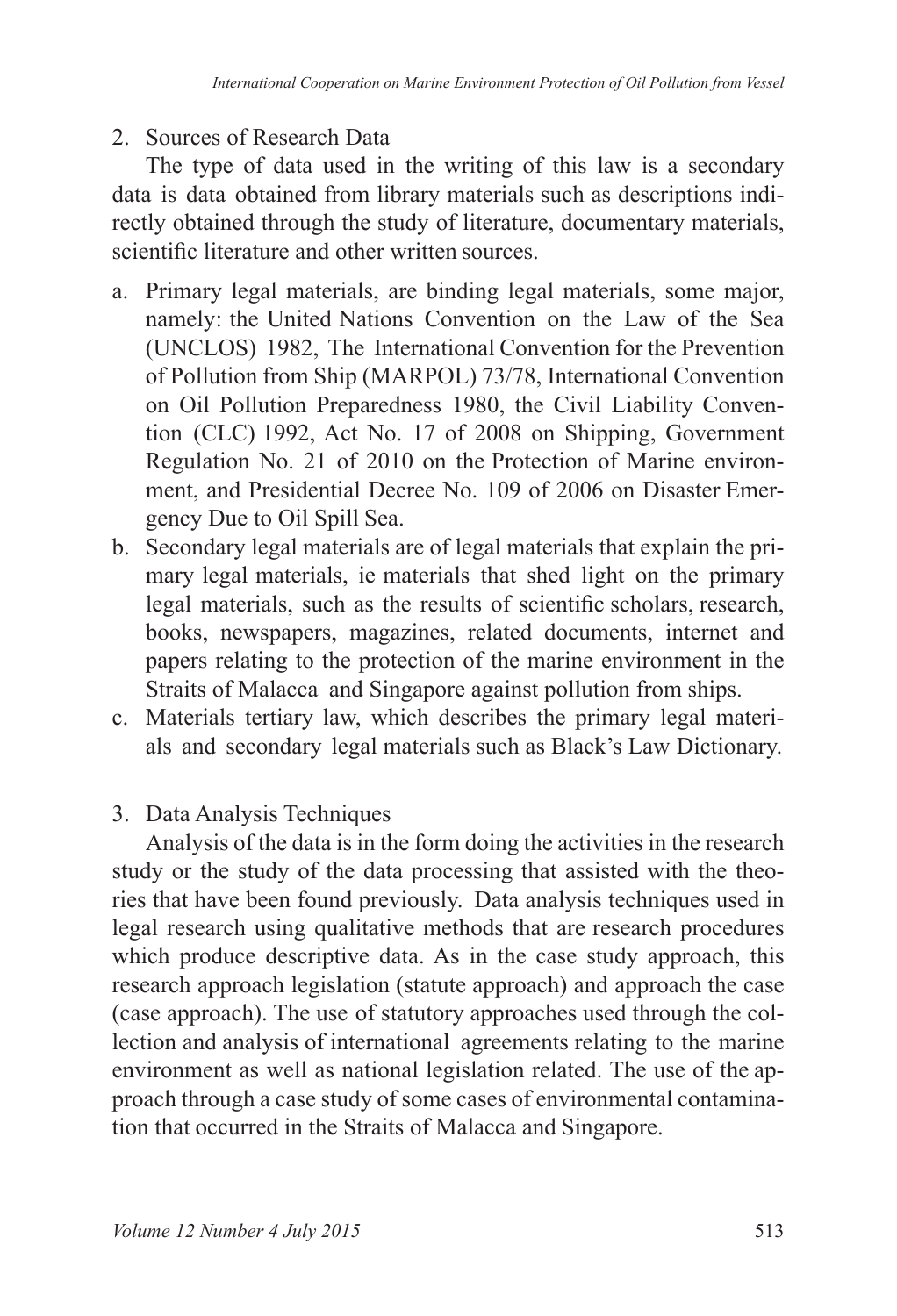# **IV. ANALYSIS**

### A. INTERNATIONAL LAW TO PROTECT THE MARINE ENVIRON-MENT FROM OIL POLLUTION FROM SHIPS THE SOURCED

- 1. Principles for the Protection of the Marine Environment
- a. Sovereignty over Natural Resources and Responsibilities Not Cause Damage to the Environment of Other States or to Areas beyond National Jurisdiction

 Sovereignty is the main characteristic of a state, become a key principle in international law, including sovereignty over natural resources. Recognition of the sovereignty of natural resources was first set out in the UN General Assembly Resolution No. 1803 of 1962 on Permanent Sovereignty of Natural Resources. Resolution states that the right of every nation and every states on the permanent sovereignty of the natural wealth and natural resources shall be carried out within the framework of development state and welfare of the people. Further stated that the exploration, development, and regulation as well as the import of foreign capital must be in accordance with the rules and conditions of the nation and the state. Sovereignty reflect the inherent right of the main stateowned and to control the exploitation and use of natural resources that, with due regard to the interests of its citizens.

 The principle is accommodated in Principle 21on Stockholm Declaration which states that states under the UN Charter and principles of international law, have sovereignity to exploit its natural resources and the responsibility to ensure that activities within its jurisdiction do not cause damage to the environment of other States or of areas in beyond national jurisdiction of a country. The addition of the principle of the responsibility to not cause damage to the environment of other states derived from customary international law, namely the principle *sic tuo ut alienum non utere laedas* contained in the basic range of international judicial decisions such as Trail Smelter Arbitration , Corfu Channel Case, Lake Lanoux Arbitration and the Nuclear Test Case. Based on this principle, the states have sovereignty over its territory and carry out activities in the territory, but the implementation of such sovereignty shall not violate international law. The recognition of the sovereignty also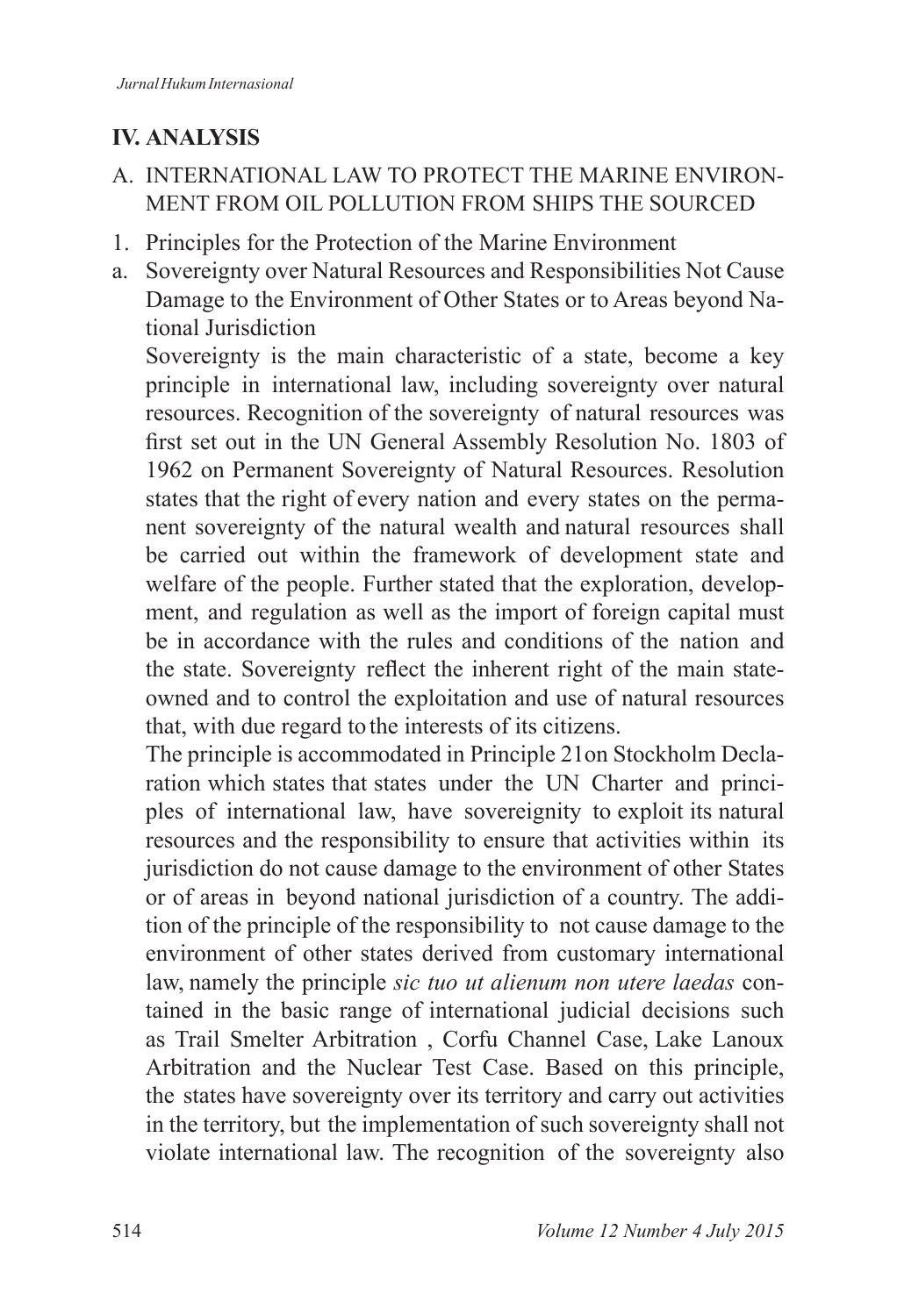contained in Article 2 paragraph (3) of UNCLOS which states that sovereignty over the territorial sea is subject to the provisions implemented by this Convention and other rules of international law. Article 193 of UNCLOS requires the implementation of the states sovereignty over the exploitation of natural resources must comply with the environmental policy without forgetting liability protection and preservation of the marine environment.

b. Principles of Prevention

 The prevention principle can be found in Principle 21 of the Stockholm Declaration, Principle 2 of the Rio Declaration and the decision of the Arbitration Trail Smelter Case. On transboundary pollution case, each country was asked to implement two obligations, the first to take the necessary steps in good faith; second, to regulate public and private activities that are the subject of its jurisdiction<sup>15</sup>. Prevention means protection and preservation, as provided for in Article 192 UNCLOS that states are obliged to protect and preserve the marine environment. Prevention include planning and managing ecological, including monitoring, notification, exchange of information with the completeness of the rules of procedure and institutions at the national level

c. Precautionary Principle

 Precautionary principle emphasizes that the lack of scientific evidence should not be a reason to delay in efforts to prevent damage environmental. Environmental problems are often developed in obscurity conditions. Scientific data is not necessarily sufficient to determine that an activity has the potential to cause environmental damage<sup>16</sup>. Therefore, it is necessary prevention for preparation uncertainty or alleged damages when there is no irrefutable proof that damage will occur<sup>17</sup>. Precautionary principle is applied in the 1992 Rio Declaration requires it to use only for threats of serious or irreversible environmental damage. Thus, this principle cannot be applied to all risk regulation.

d. Cooperation

<sup>15</sup> Alexandre Kiss & Dinah Shelton, 2007, *International Environmental Law*, Martinus Nijhoff Publishers, page.91

<sup>16</sup> Jonathan Remy Nash, 2007*,* "Standing and The Precautionary Principle",*Chicago Working Paper,* No. 178, hlm. 20 [online] http://ssrn.com/abstract\_id=1011937 17 Alexandre Kiss & Dinah Shelton, *Op.Cit*., page.95.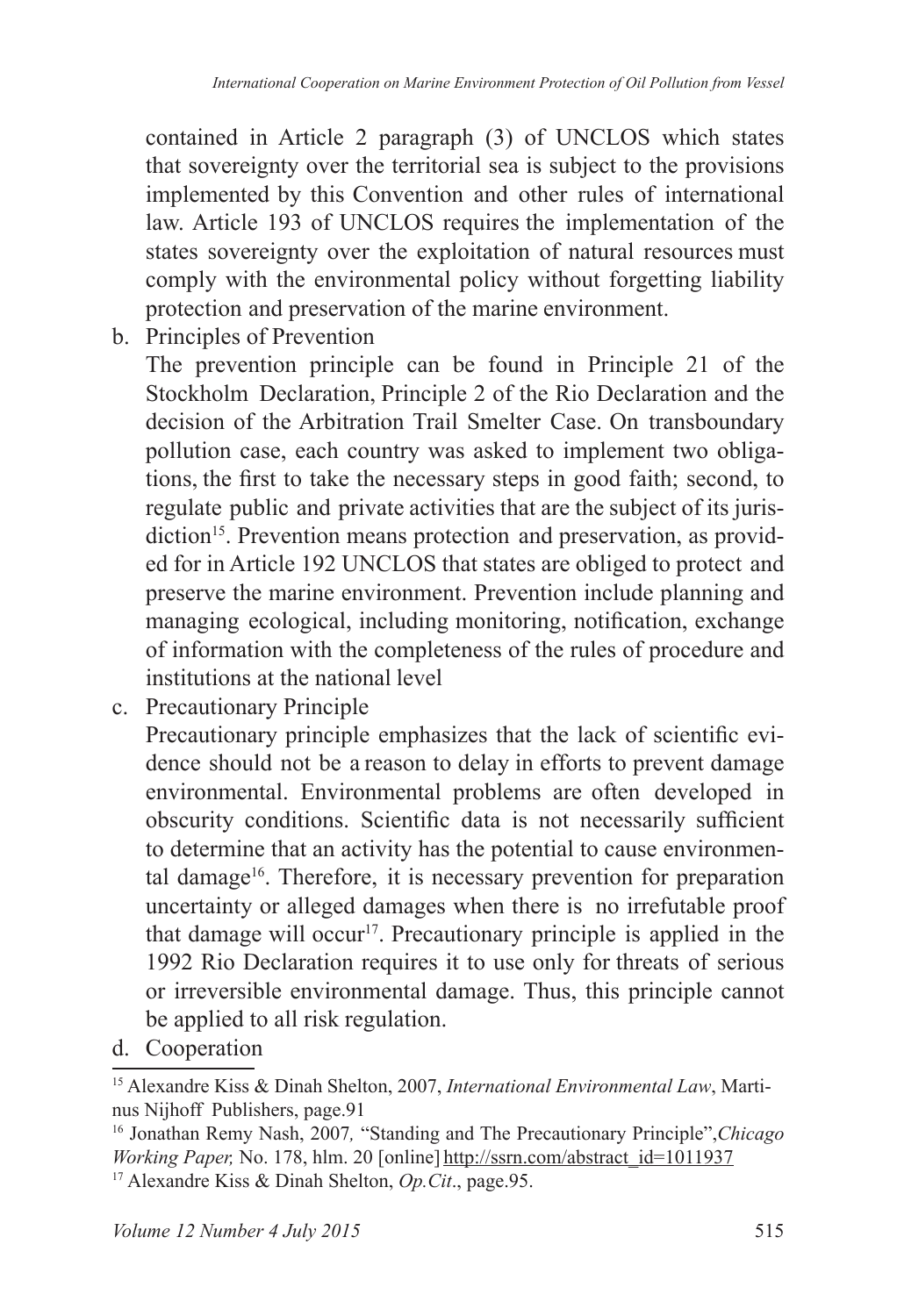Article 74 of the Statute of the United Nations is declared the importance of the principles of good neighboorlines in the field of social economy and trade<sup>18</sup>, including cooperation in the environmental field. This principle is derived from customary international law *utere tio sic et alienum non laedas*<sup>19</sup>. This principle is reflected in various international treaties, the International Court decisions and state practice. Cooperation in environmental protection written in the non-binding text, starting from Stockholm. In Declaration Principle 27 of the Stockholm Declaration also stated that such cooperation must exist between the State-Country to the community within the framework of good faith. Rio Declaration also stressed the importance of cooperation in Principle 5 and Principle 27 which emphasizes the good faith and the development of international law within the framework of sustainable development. Setting this partnership principle are binding international agreements, in particular the cooperation of marine protected under Article 187 of UNCLOS which states that States should cooperate globally and regionally directly or through competent international organizations in formulating and explaining rules, standards -standard and recommended practices internationally and procedures consistent with this Convention for the purpose of protection and preservation of the marine environment, taking into account regional characteristics typical.

e. Polluter Pay Principle

 The polluter pays principle is a model of allocation and reduction of environmental damage and accountability from the polluter (individuals, companies and states) to pay the costs of pollution<sup>20</sup>. OECD (Organization for Economic Cooperation and Development Cooperation) establishes this principle as a principle of economic and effective measure in the allocation of funds for pollu-

<sup>&</sup>lt;sup>18</sup> Members of the United Nations also agree that their policy in respect of the ter*ritories to which*

*this Chapter applies… must be based on the general principle of good-neighborliness, due account being taken of the interests and well-being of the rest of the world, in social, economic, and commercial matters*, UN Charter 1945

<sup>19</sup> Philippe Sands, *Op.Cit*., hlm. 249

<sup>20</sup> Boris N.Mamlyuk, 2007, "Analyzing the Polluter Pays Principle Through Law and Economics", *Southeastern Environmental Law Journal*, 18 (1), page. 280.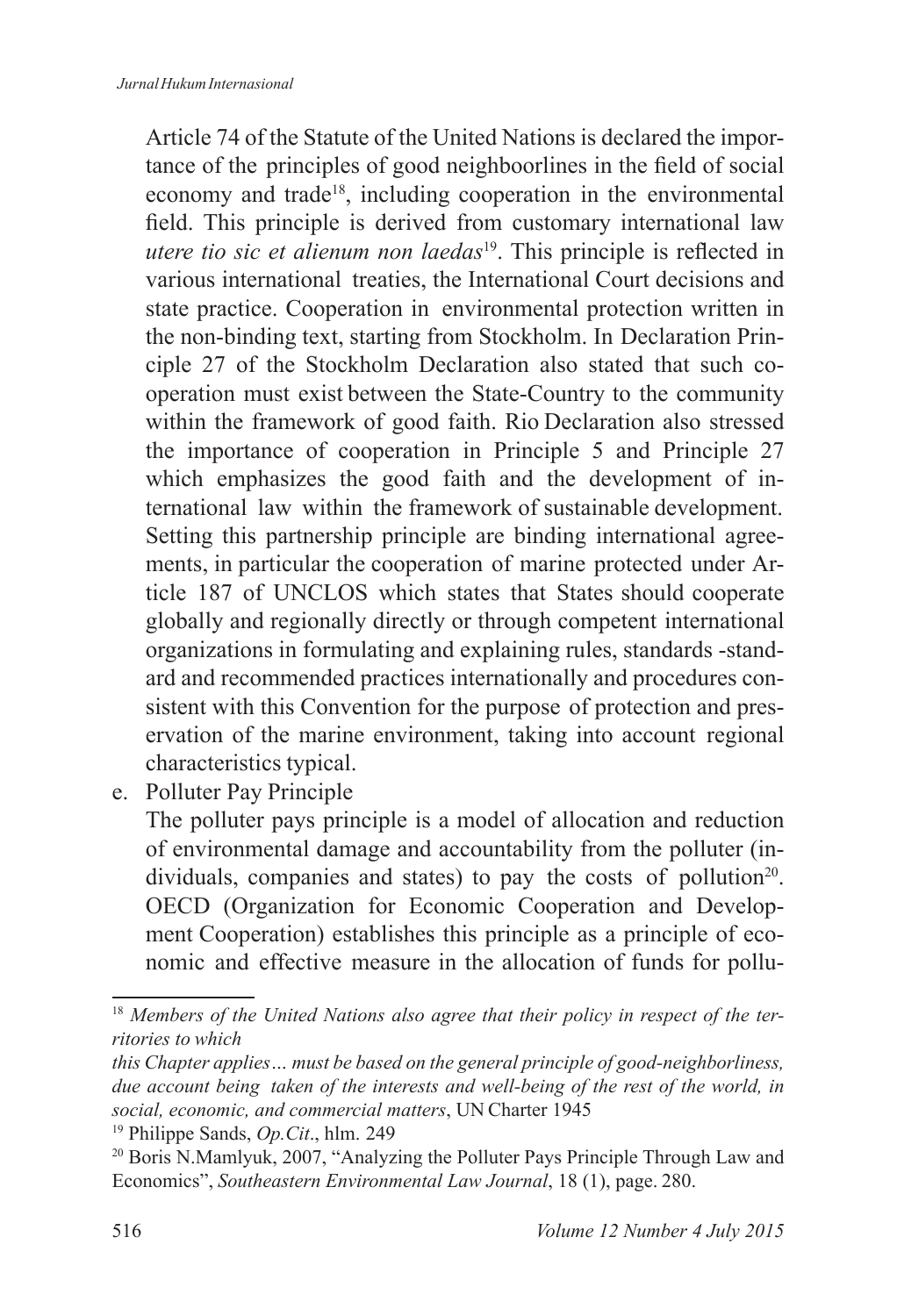tion prevention and control measures by states. Implementation of polluter pay principle is allocation of economic obligations in relation to environment harm activities, especially in terms of accountability, the use of the economic instrument of accession, including competition and subsidies<sup>21</sup>. Disincentive such penalties and civil liability can also be seen as part of this principle<sup>22</sup>. In addition to be applied at the regional level, the polluter pays principle is applied at the international level in Principle 16 of the Rio Declaration, the Convention and the OSPAR Convention on the Baltic Sea.

f. Sustainable Development Principle

 The term sustainable development is expressed in a Brutland report in 1987 stating present development should consider the needs of future generations. Furthermore, in Principle 4 of the Rio Declaration stated that in order to achieve sustainable development, environmental protection should be an integral unity with the development process. Such an approach requires a long-term strategy, including social impact assessment, risk analysis, cost and benefit analysis, and resource calculation<sup>23</sup>. Some international judicial decisions also use this principle as a consideration in its decision, the ICJ in the case of one-Nagymaros Gabcikkovo<sup>24</sup>. Appeal Body WTO also use this principle in deciding the case of Shrimp / Turtle. ICJ advisory opinion in the case of Legality of Use of Nuclear Weapons, the ICJ found environment is not an abstraction but represents the living space, quality of life, and health of living beings, including unborn generations<sup>25</sup>. The four basic elements in various international agreements that are part of this principle, among others, the principle of intergenerational equity, the principle of sustainable use, the principle of equality within a generation, as well as the principle of unification<sup>26</sup>.

g. Principle Common But Different Responsibility There are two main variables in this principle. First, shared responsibility which describes the distribution of obligations by two or more

<sup>21</sup> Philippe Sands, *Op.Cit*.

<sup>22</sup> Alexandre Kiss & Dinah Shelton, *Op.Cit*., page. 96

<sup>23</sup> *Ibid*, page. 97

<sup>24</sup> ICJ Report 78 Slovakia V Hongaria (1997),Para 140

<sup>25</sup> ICJ Reports,226 (1996)

<sup>26</sup> Philippe Sands, *Op.Cit*.,hlm. 254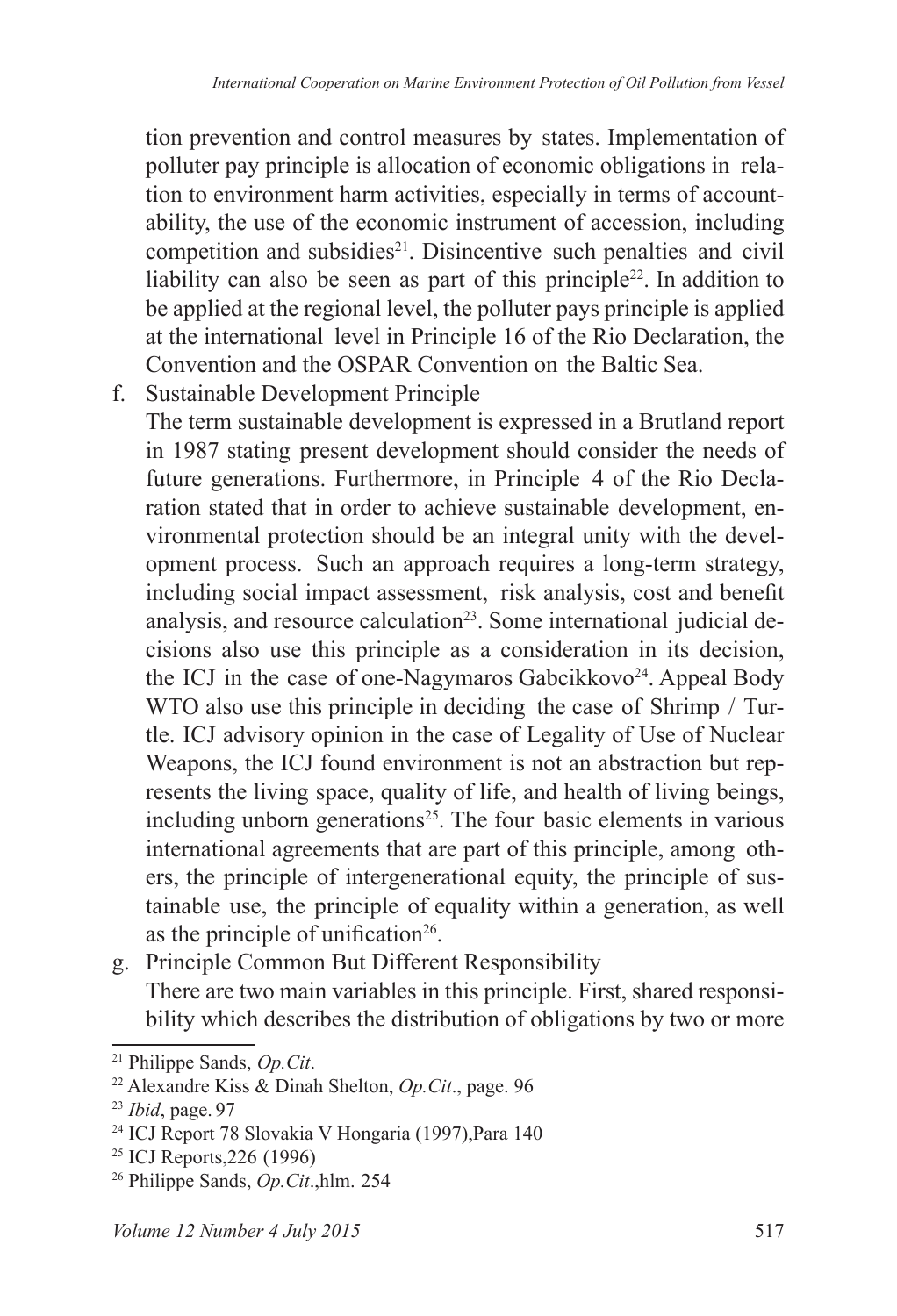states to the protection of environmental resources<sup>27</sup>. Common responsibility applies to both environmental resources under the sovereignty of a country and outside the sovereignty of any country. In the context of law of sea, states obligation to help protection of the environment of other states appear in Article 39 of UNCLOS, which requires ships to comply with international rules and regulations of the states about coast prevention, reduction and control of pollution when the transit passage. Even in Article 19 of UNCLOS, a passage of a foreign ship that resulted pollution can be considered prejudicial to the peace, order and security of the coastal states. In sea area that is not within the jurisdiction of any state remains in effect shared responsibility as stipulated in Article 145 and 192 UNCLOS. The second variable is different responsibilities which explain that the state's obligation to protect the environment in different environmental standards is adjusted to the needs and conditions, the economic development of the country as well as the contribution of the history of environmental problems.

- 2. International Convention Related to Marine Environment Protection of Oil Pollution from Vessel
- a. International Convention for the Prevention of Pollution from Ships (MARPOL) 1973

 International Convention for the Prevention of Pollution from Ship, 1973, and amendments of 1978 (MARPOL 1978) and Annex I (oil pollution prevention) govern about the technical prevention oil spill from the ship which must be adhered by the ship owners, ship operators and state party . Provisions of MARPOL 73/78 more set on preventing oil spills from vessel operations. Nevertheless MARPOL 73/78 also regulates the prevention of pollution from accidents, although not regulate the navigation settings as preventive aspects.

b. Convention on Oil Pollution Preparedness, Response and Cooperation 1990 (OPRC)

This Convention governs the oil pollution emergency plan, report-

<sup>27</sup> Ntale Mustapher, *Rethinking the Application of the Principle of 'Common but Differentiated Responsibilities' in the International Climate Legal Framework*, Faculty of Law, Islamic University In Uganda, page. 2 [online] http://ssrn.com/abstract=1312282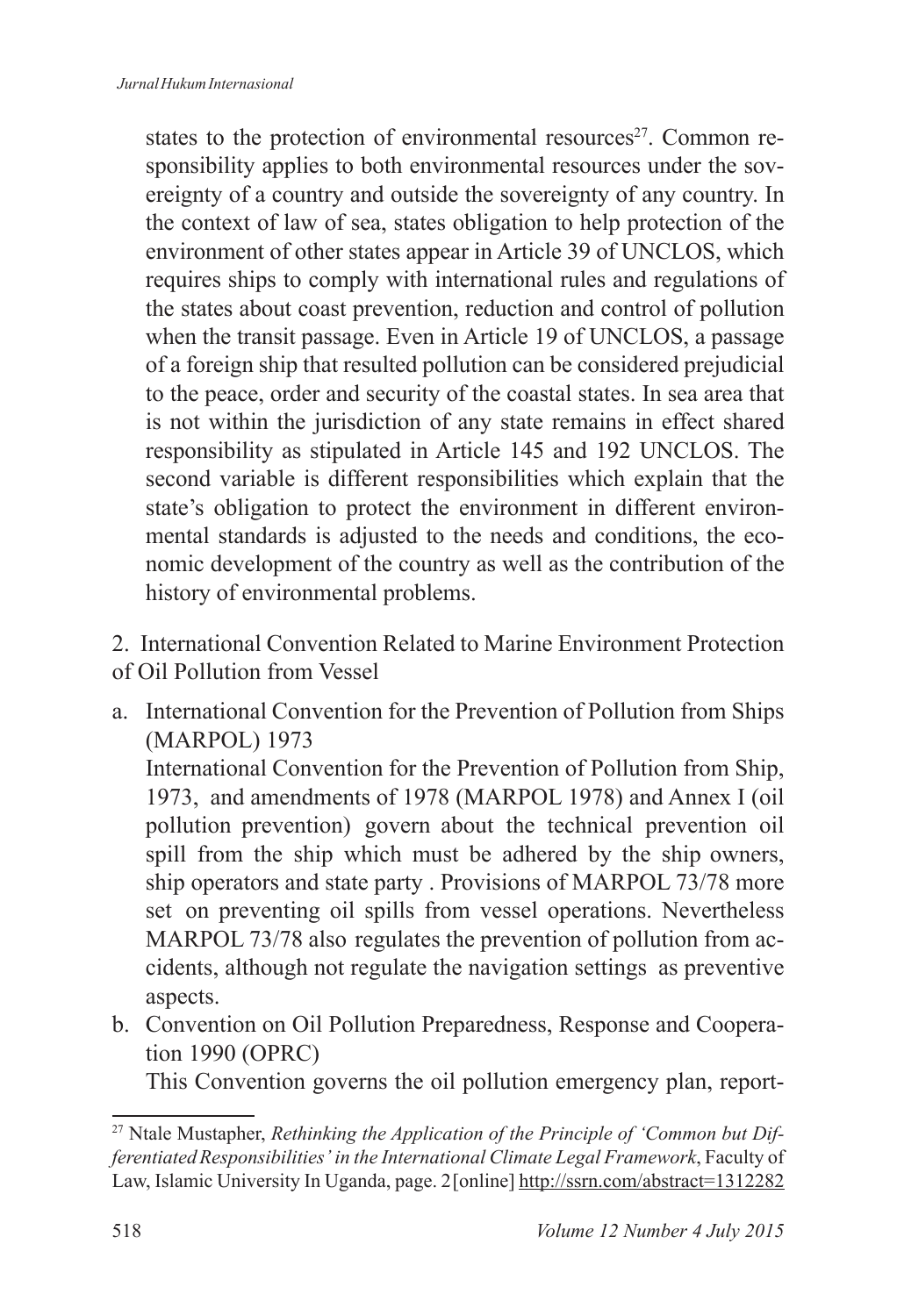ing procedures, national systems in the preparation and control pollution, as well as international cooperation in pollution response.

- c. Convention on the Civil Liability for Oil Damage (CLC) 1969 and its Protocol 1976 and 1992 CLC 1992 applies the principle of strict liability, in which the owner of the vessel at the time of the accident liable to pay compensation of any losses incurred. However, compensation in the CLC 1992 is limited, unless the pollution is the result of deliberate opator proven or vessel owner or omissions which are clearly unknown consequences.
- d. Convention on the Establishment of an International Fund for Compensation for Oil Pollution Damage (FUND) 1992 This Convention has two purposes. First, provide additional compensation to victims of pollution damage in cases where compensation CLC 1969 is inadequate or unavailable. Second, it provides assistance to ship owners in relation to additional financial burden imposed on them by the CLC 1969, such assistance to be subject to the compliance requirements for safety at sea and other conventions.
- B. TRILATERAL COOPERATION IN THE PREVENTION, RE-DUCTION AND CONTROL OF OIL POLLUTION SOURCED FROM SHIPS IN THE STRAIT OF MALACCA-SINGAPORE

Cooperative Mechanism among the three littoral countries consists of several programs. First, the cooperative Forum, a mechanism of dialogue, exchange of information, burden sharing between coastal states with stakeholders (user straits). Second, the Project Coordination Committee as the implementation of technical cooperation by involving sponsor in project implementation. Third, the Aids to Navigation Fund / ANF, is the collection and deposit of funds used to prevent and take action if there is contamination. Funding comes from the strait states, ship industry, oil industry, international organizations and NGOs (Non Government Organizations) are concerned about the safety of navigation and environment protection.

- 1. Cooperation in Pollution Prevention Efforts
- a. Sea lanes and the Traffic Separation Schemes (TSS) According to the International Hydrographic Organization, TSS is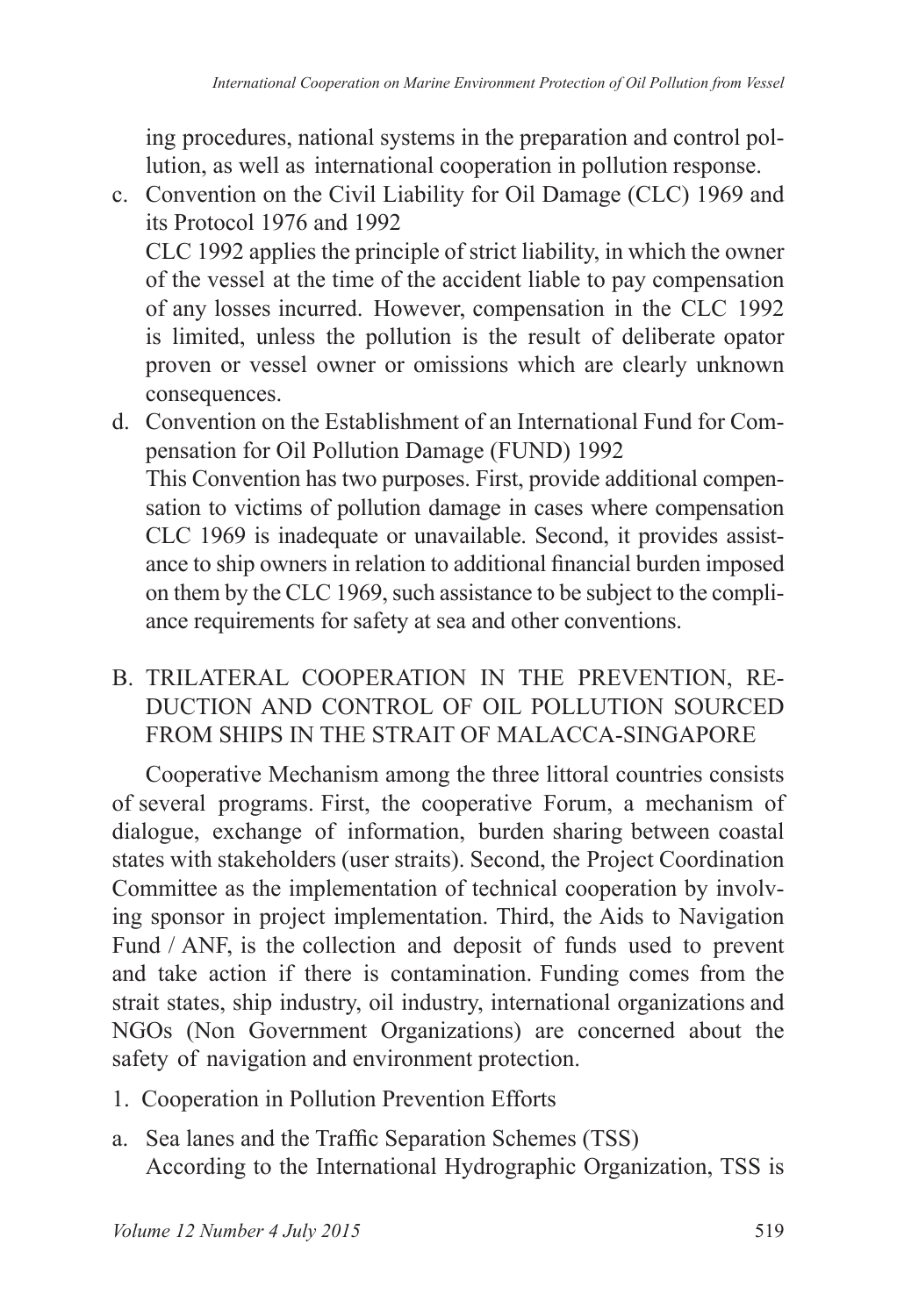setting route to separate shipping direction through the construction traffic. Sea lanes and traffic separation schemes provided for in Article 41 of UNCLOS, stated that states bordering straits shall cooperate to designate and to propose sea leans and prescribe traffic separation scheme for navigation. After the IMO approved TSS and the sea lanes, states bordering straits must announce the lanes and scheme to users' straits. Ships that pass in the strait should respect the lanes and separation schemes. TSS formation means that the three littoral countries have a responsibility to ensure that the ship can sail in a predetermined route and guarantees the safety from the dangers of navigation without obstruction and wide enough maneuverability.

b. Vessel Traffic Systems (VTS) and Radar Facilities

 According to the IMO, VTS is a shore-side systems roommates range from the provision of simple information messages to ships, such as position of other traffic or meteorological hazard warnings, to extensive management of traffic within a port or waterway<sup>28</sup>. VTS or TSS are not restriction for transit passage and innocent passage across the Straits of Malacca and Singapore, but efforts to maintain the safety of shipping and environment protection around the strait<sup>29</sup>.

c. Mandatory Ship Reporting System

 Provisions regarding the Mandatory Ship Reporting System contained in STRAITREP adopted by the IMO by Resolution MSC 73 (69). Special to the Straits of Malacca and Singapore, are regulate in Resolution IMO NAV 56/3/1. STRAITREP goal is to improve the safety of shipping, ti protect marine environment, to facilitate displacement vessels, to support SAR operations and oil pollution response operations<sup>30</sup>. Ships which are entering the STRAITREP op-

<sup>28</sup> International Maritime Organization, *Vessel Traffic Services*, [online] http://www. imo.org/OurWork/Safety/Navigation/Pages/VesselTrafficServices.aspx

<sup>&</sup>lt;sup>29</sup> Mohd Hazmi Bin Mohd Rusli, 2011, "The Legal Feasibility of aTraffic Limitation Scheme in Straits Used for International Navigation: a Study of the Straits of Malacca and Singapore", *International Journal of Humanities and Social Science*, 1 (6), page. 127.

<sup>&</sup>lt;sup>30</sup> Captain Mark Heah Eng Siang, 1999, "Implementation of Mandatory Ship Reporting in the Malacca and Singapore", *Singapore Journal of International & Comparative Law*, page. 1-11.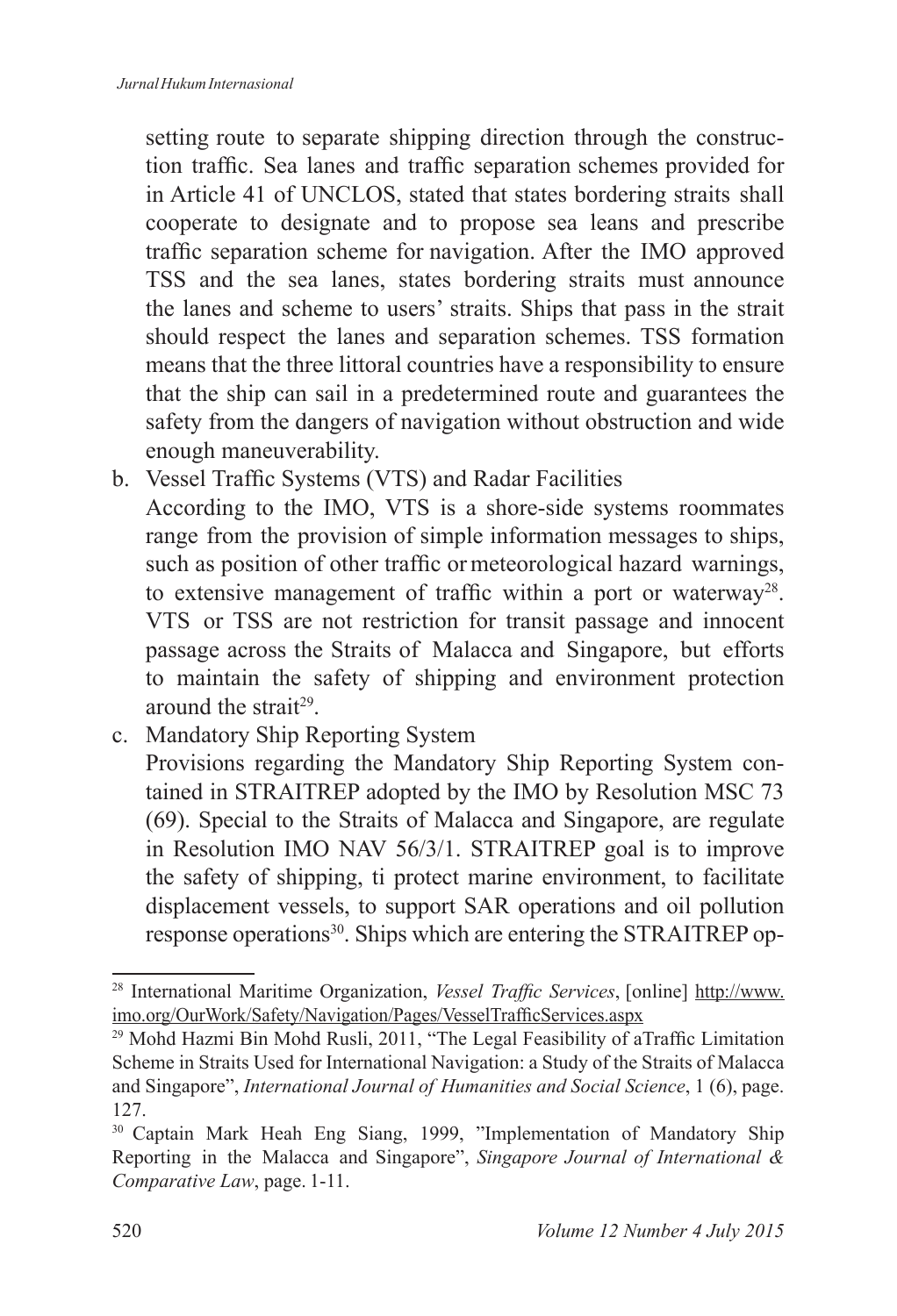erational area shall report to VTIS (Vessel Traffic Information System) harbor where the vessel is located. The coastal State may detain ships that do not comply with STRAITREP. Violation of this provision will also be reported to the state flag.

2. Cooperation in Preparedness, Responsiveness and Mitigation of Pollution

The three states bordering straits have established an agreement, Standard Operating Procedure for Joint Oil Spill Combat in the Straits of Malacca and Singapore (SOP). SOP aims to set the action to be taken either individually (state) or together in combating oil spills from ships. Besides of that, the preparation and mitigation efforts are also initiated by ASEAN, namely ASEAN Oil Spill Response Plan (ASEAN-OSRAP). OSRAP ASEAN aims to enhance the ability of countries to respond oil spills. This partnership includes $31$ :

- 1) conduct mutual visit by personnel responsible for oil pollution preparedness and response;
- 2) undertake joint exercises and training for oil pollution combating;
- 3) Promote research and development of oil pollution combating measures, techniques and equipment;
- 4) Facilitate expeditious transboundary mobility of personnel, materials and equipment in case of emergency.

Within the framework of ASEAN-OSRAP, national authorities of Member States shall inform the national authorities of other countries if there is an oil spill. National authority of Member States is a government agency designated as parties assigned to respond oil pollution as set forth in the National Emergency Plan for Oil Spill. The national authority may receive information from various sources and need to confirm the information. After confirmation, the national authorities will initiate pollution reporting system to other ASEAN countries.

National authorities who sea area affected by pollution is responsible for taking action based on the area within the national oil spill contingency plan. When the oil spill occurred near the border of the

<sup>31</sup> Rosnani Ibrahim*, International/Regional Cooperation to Oil Spill Response in the Straits of Malacca: an Overview.* page.3, [online] http://www.pcs.gr.jp/doc/esymposium/12169/95 rosnani\_ibarahim\_e.pdf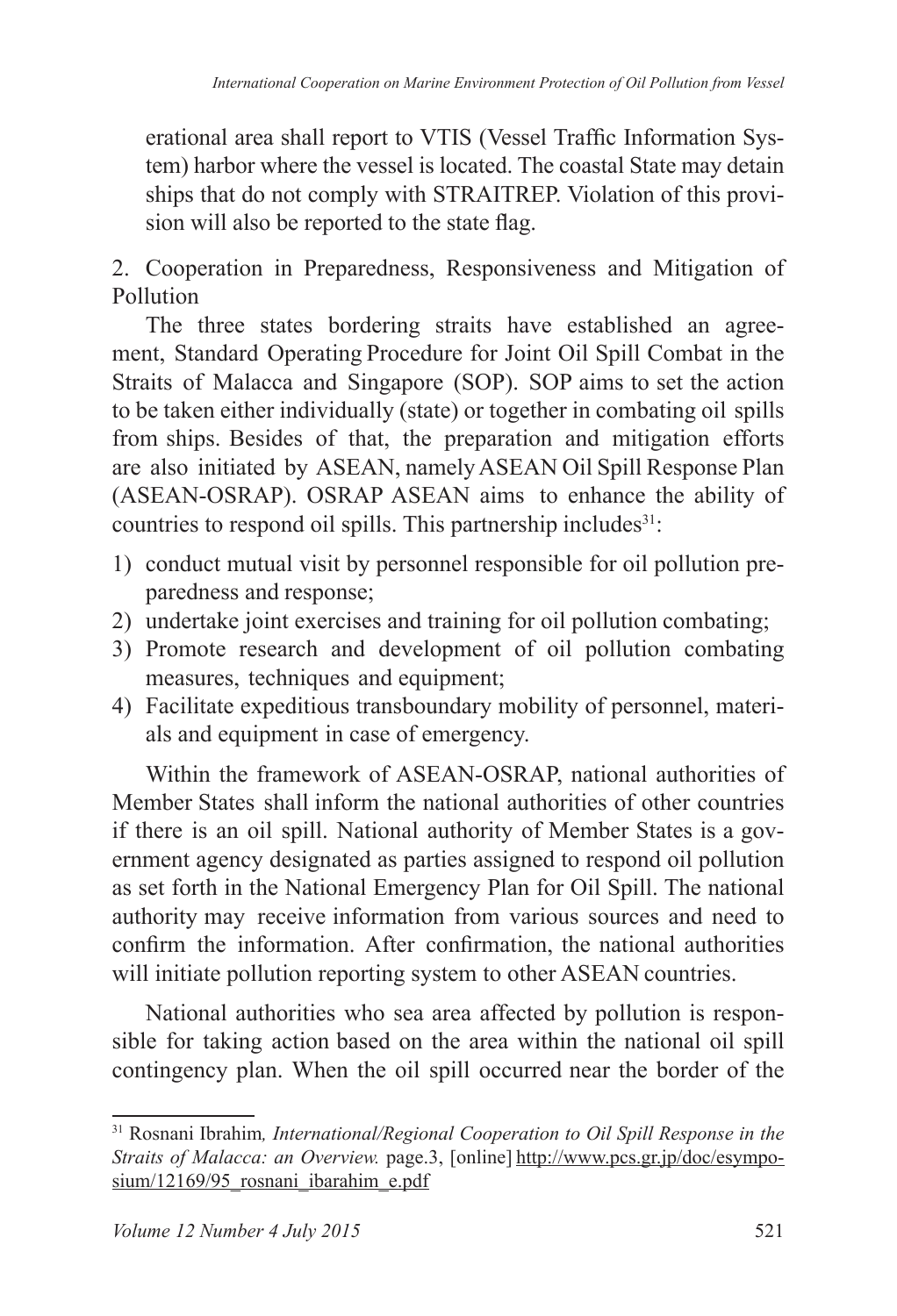two countries, so that the oil could potentially spread to the territorial sea of another country, then these countries should immediately set up an On-Scene Commander (OSC) is responsible for cleanup activities area. When the oil spill occurred near the border of several states, one state should immediately respond by geographic location rather than spread the spill. If necessary, the national authorities can ask for help and assistance to other member states.

3. Funding Cooperation on Marine Environment Protection in the Straits of Malacca and Singapore

The three littoral countries agreed that funding is not only the responsibility of coastal states. Trilateral cooperation between Indonesia, Malaysia and Singapore has resulted in funding mechanisms for funding and control of pollution. The mechanism is called a Navigation Aid (Aids to Navigation Fund / ANF), is the collection and deposit of funds used for the renewal and maintenance of navigational instruments. The funding sourced from the state bordering straits, ship industry, oil industry, international organizations and NGOs (Non Government Organizations) who are concerned about the safety of navigation and environmental protection. ANF Committee is consisting of representatives of littoral states to ensure transparency and accountability in the use of funds. Because it is voluntary, it is often difficult to get a coastal state funding for the sustainability of marine environmental protection activities.

Table 3 and 4 show that the contribution of funding by the users states and stakeholders are not sufficient to cover the financing needs of the care and upkeep of the facility navigation. In such case, the coastal state fund shortfall. Funding contribution from the users states, ship industries, and stakeholders are not in accordance with the value of the strategic Straits of Malacca and Singapore. Shipping in the Straits of Malacca and Singapore represent 36% of world shipping with trade commodities more than 390 billion USD<sup>32</sup>. Straits of Malacca and Singapore are also very valuable strategic for the EU economy, with trade value reached 116 billion USD<sup>33</sup>. Most of the traffic in the Straits of Malacca and Singapore is a cruise stopover (intermediaries) which gives a great advantage to the users and the company ships

<sup>32</sup> European Institute for Asian Studies, 2011 page. 2.

<sup>33</sup> *Ibid*., page. 3.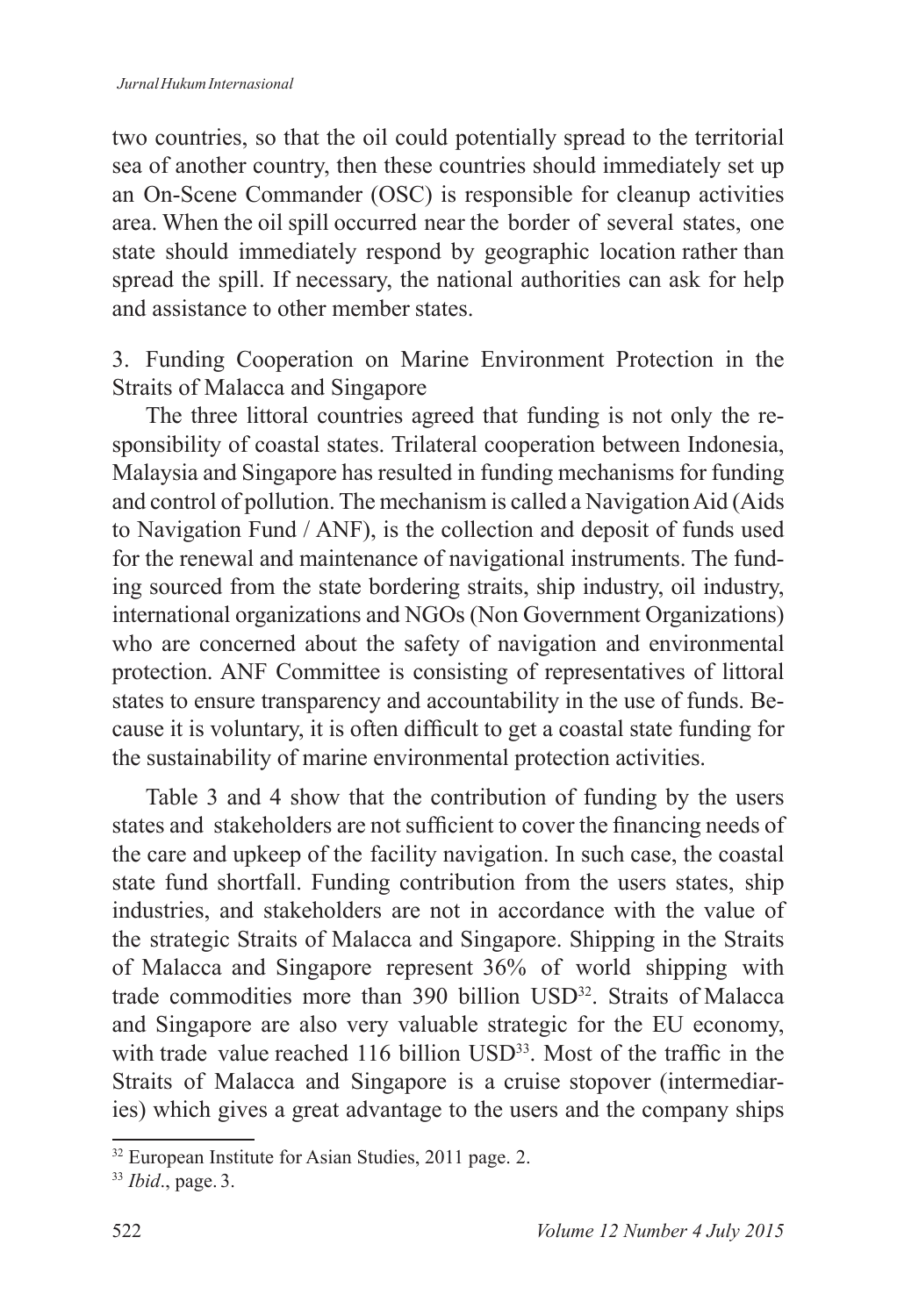but less profitable for the state coastal impartial. The actual funding contribution to marine environment protection incompatible with the principle of common but differentiated that explains that the state's obligation to protect the environment in different environmental standards adjusted to the needs and conditions, economic development and contribution history on environmental problems. Whereas in Article 203 of UNCLOS, developing countries are given preferential treatment by the international organizations in the allocation, technical assistance and utilization of specific services organization (IMO).

| $\bf No$         | <b>Country/Organization</b>                 | USD       |
|------------------|---------------------------------------------|-----------|
|                  | <b>United Arab Emirates</b>                 | 100.000   |
| 2.               | Republik of Korea                           | 83.532    |
| $\overline{3}$ . | India                                       | 774.000   |
| 4.               | Nippon Foundation                           | 2.500.000 |
| 5.               | Middle East Navigation Aids Service (MENAS) | 1.000.000 |
| 6.               | Malacca Straits Council                     | 500.000   |
| 7.               | International Maritime Organization         | 50.000    |
|                  | Total                                       | 5.007.532 |

Table 2. ANF Funding Contributions in 2009

Source: Maritime Institute of Malaysia<sup>34</sup>

|  | Table 3. Comparison of Funding Contributions to Annual Average Cost |  |  |
|--|---------------------------------------------------------------------|--|--|
|  |                                                                     |  |  |

| Year | <b>Contributions (US\$)</b> | <b>Annual Average Cost</b> |
|------|-----------------------------|----------------------------|
| 2008 | 1.451.000                   | 1.354.000                  |
| 2009 | 5.007.532                   | 5.500.000                  |
| 2010 | 3 228 235                   | 5.500.000                  |
| 2011 | 2 934 500                   | 5.500.000                  |

### Sources: MIMA and TTEG<sup>35</sup>

<sup>34</sup> Mohd Hazmi Bin Mohd Rusli, *Op.Cit*., hlm. 128, see European Institute for Asian Studies, 2011, Report- EIAS Briefing Seminar The Straits of Malacca: Managing Strategic Waters in South-East Asia, Brussels, EIAS, page. 4 35 Mohd Hazmi Bin Mohd Rusli*, Op.Cit.*, page. 213.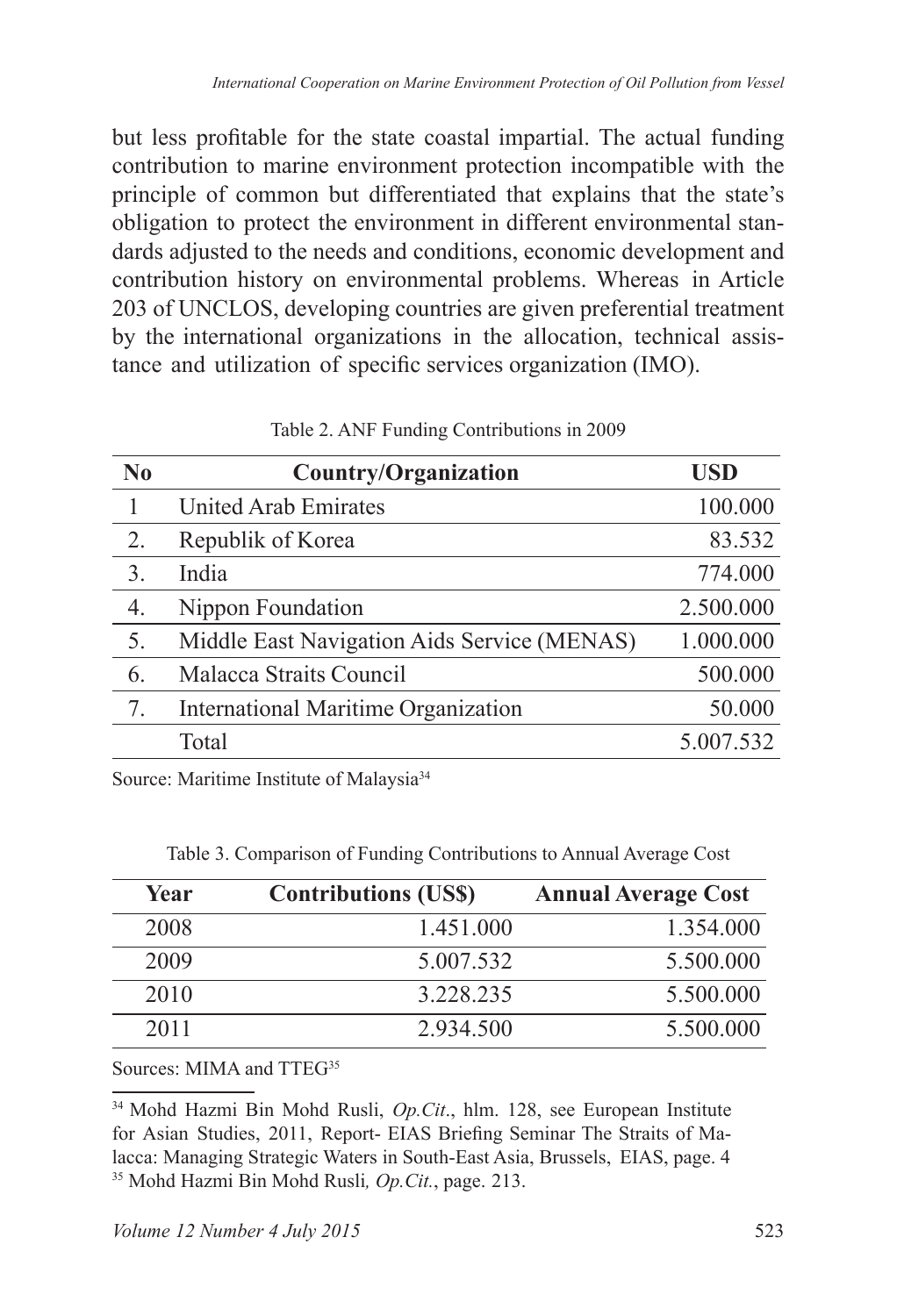4. The Role of the International Maritime Organization (IMO) in Cooperation IMO have issued several resolutions related to the Straits of Malacca and Singapore. The resolution, among others:

- a. Resolution A. 375 (X) November 1977 on the shipping across the Straits of Malacca and Singapore which describes a new routing system including TSS, deep-water routes, and special regulations for ships VLCCs;
- b. Resolution A.476 (XII) November 1981 on the shipping across the Straits of Malacca and Singapore and Singapore Straits special rules governing changes to certain ships;
- c. Resolution A. 545 (13) November 1993 on prevention of piracy and robbery against ships.

On 23 April 2012, the IMO issued a document about the route the ship, ship reporting applicable in the Straits of Malacca and Singapore. The document contains the procedure the night signals must be obeyed ships crossing the TSS area.

C. ROLE OF INDONESIA IN PREVENTING, REDUCING AND COMBATING SOURCED OIL POLLUTION FROM SHIPS IN THE STRAIT OF MALACCA-SINGAPORE

1. Oil Pollution Prevention and Control of Ships Through the Settings Disposal Operations

Marine environmental protection stipulated in Act No. 17 of 2008 on Shipping, in particular in Chapter XII of the Marine environmental Protection by the government through the prevention and control of pollution from the operation of ships and port activities (Article 226 paragraph 2). Every crew shall prevent and combat environmental pollution originating from ships (Article 227). Ships with a certain type and size shall include materials and equipment to handle oil pollution from ships and also equipped with a pattern of oil pollution response vessels (Article 228). Article 7 of Government Regulation Number 21 of 2010 regulates more about prevention and material handling equipment. For vessels with a size of 100 GT or more and / or size of an engine of 200 HP or at least should have a pollution prevention equipment includes: oil and water separator equipment,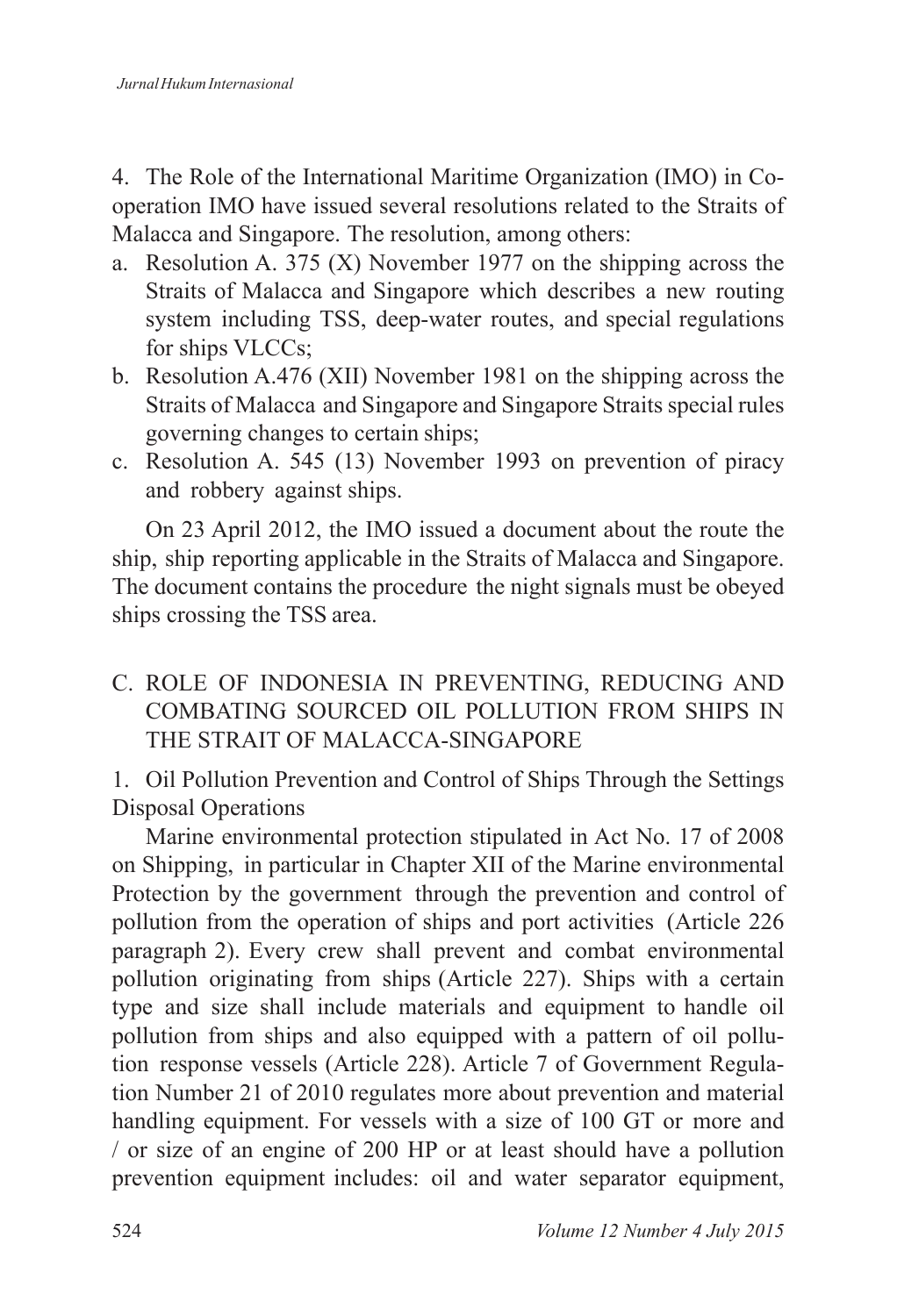dirty oil storage tank and standard discharge connection (Article 7 paragraph (2)). Prevention equipment and materials for ship pollution prevention with specific types and sizes include: pelokalisir tool oil, oil suction material, absorbent material oil decomposing materials (Article 7, paragraph (3)). While the obligation to complete the pattern of oil pollution prevention, must be prepared by the owner or operator of the ship. Pattern countermeasures include: emergency response pattern of pollution by oil and cargo other than oil. The pattern of response must be approved by the minister. Each ship prohibited waste, ballast water, sewage, garbage and hazardous and toxic chemicals into the water, except for distance, volume and quality of discharges are in compliance with laws and regulations (Article 229 paragraphs 1 and 2 of Law 17 of 2008). Waste shall be stored on board and transferred to a storage facility at the port or terminal specific (Article 5, paragraph 4 of Regulation No 21 of 2010).

2. Prevention of Oil Pollution from Ships Through Navigation Settings Based on Article 42 paragraph (1) of UNCLOS, countries bordering the straits may make regulations relating to the safety of shipping and traffic arrangements. Navigate by Act No. 17 of 2008 is the process of directing the motion of the ship from one point to another safely and smoothly and to avoid the dangers and / or obstacles shipping. To set the navigation takes some devices, such as navigational aids-cruise, cruise telecommunication, hydrographic and meteorological, path crossings, dredging and reclamation pilotage, boat handling framework, Salvage and water for the benefit of the work that the safety of the ship.

Means-shipping navigational aids are devices or systems that are outside the ship designed or operated to improve efficiency safety and navigate the vessel and / or vessel traffic. Provision and maintenance of these facilities is the responsibility of the port authority (Article 83 paragraph 1 of Law 17 of 2008). The government sets safety and security zone around the plant navigational aids (Article 119, paragraph 2 of Act 17 of 2008). The owner or operator of a vessel sailing in Indonesia's water beneficiary cost-Microscopy navigational aids that are nontax state revenue, except for certain vessels and vessel state (Article 176 of Act 17 of 2008).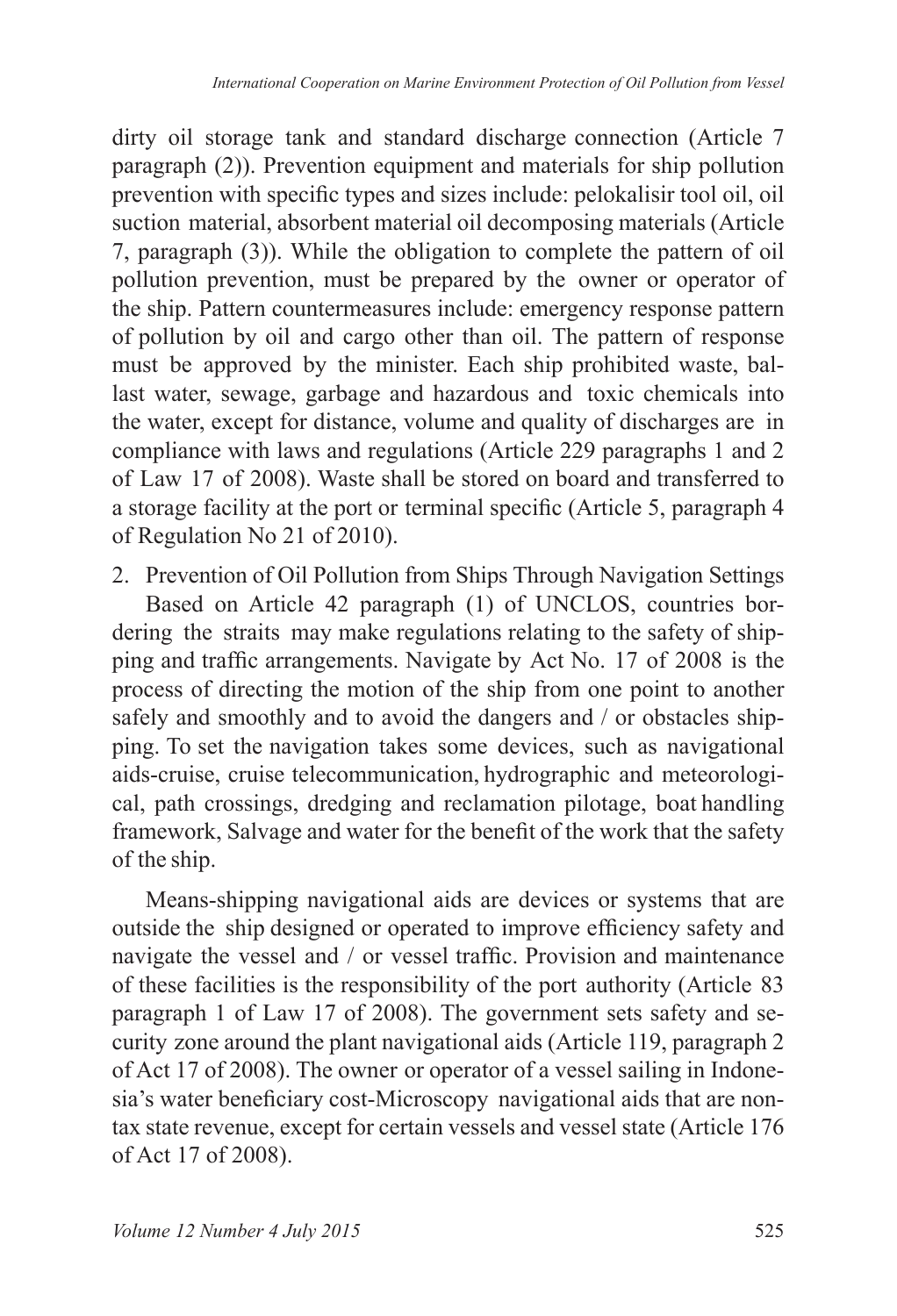The second instrument in navigating the telecommunications cruise, a special telecommunications services for shipping purposes. The provisions on the imposition of costs and responsibilities for damages against the owner and/or operator of the ship is also true in this case (Article 181 and 182 of Law No. 17 of 2008). In addition to the imposition, the imposition of fees for services is also applicable in the integration of services (Article 198 paragraph 4).

### 3. Oil Spill Emergency Responses at Sea

Oil Spill Emergency Responses at Sea stipulated in President Regulation No. 109 in 2006. Disaster emergency oil spill in the sea is the action quickly, accurately, and coordinated to prevent and address the spread of the oil spill in the sea as well as tackling the environmental impact of oil spills at sea to minimize the loss and damage to the marine environment. Coverage of the oil spill set out in this regulation is the oil derived from shipping activities, oil husbandry and other activities.

Emergency responders were divided into three categorizations. First, the Tier 1 oil spill emergency response occurring within or outside DLKP and DLKR Port, or unit of oil and gas or other activities unit, which can be handled by the facilities, infrastructure and personnel are available at the port or exploitation unit oil and gas or other activities unit. Second, the Tier 2 oil spill response emergencies occurring within or outside DLKP and DLKR Port, or unit of oil and gas properties or units of other activities, which are not able to be handled by the facilities, infrastructure and personnel are available at the port or unit exploitation of oil and gas or other activities unit by level tier 1. Third, emergency oil spill response that occurs within or outside DLKP and DLKR Port or unit oil and gas or other activities units are not able to be handled by the infrastructure, facilities, and personnel available in a given area based on the level or tier 2 spread across borders of the Republic of Indonesia.

## **V. CONCLUSION**

International legal instrument govern the marine environment protection of oil pollution from ship (vessel). Those international legal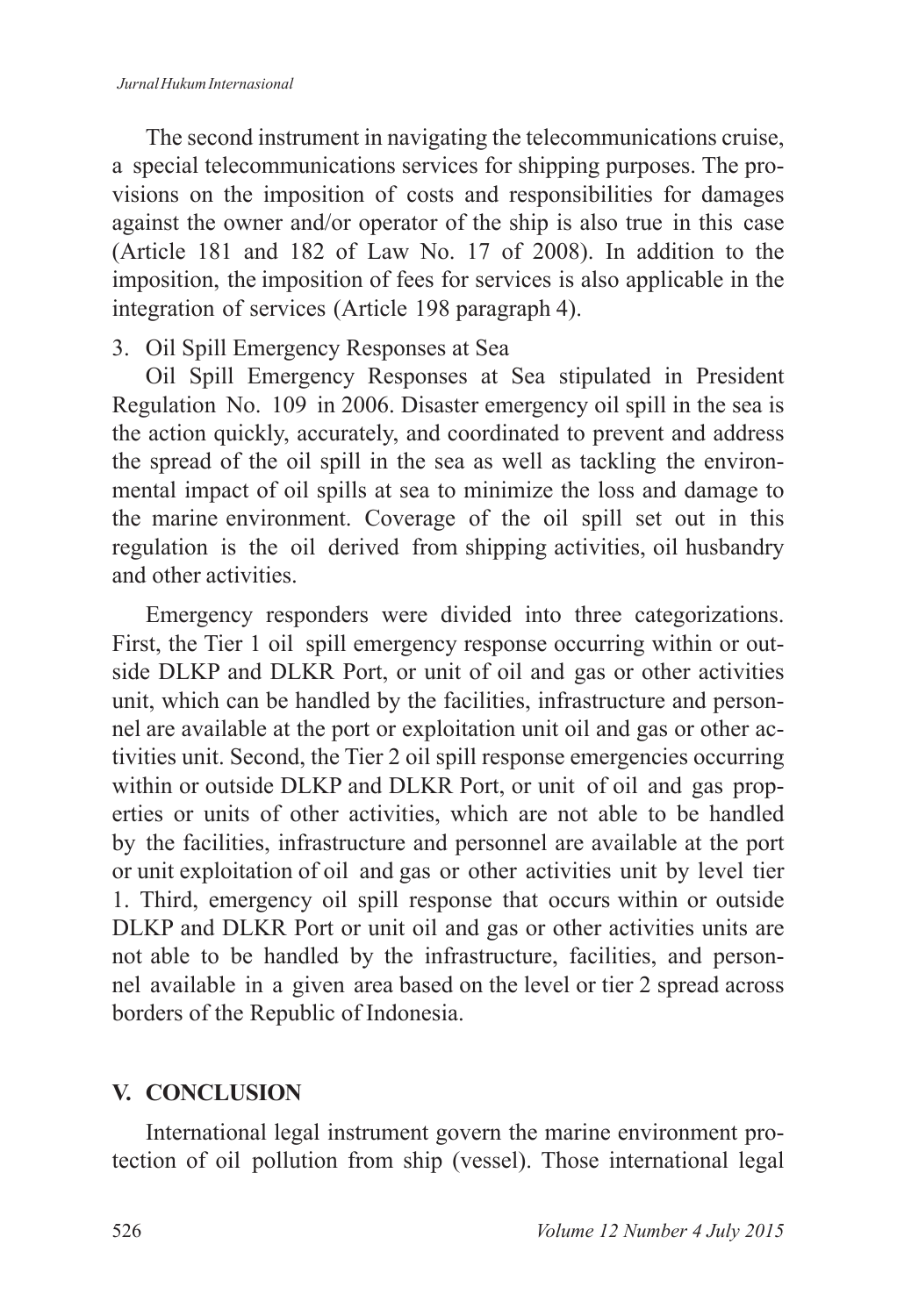instruments are the most comprehensive and complete than the regulation of marine pollution from other sources. Sources of marine environmental protection laws can be found on the hard laws (conventions or international agreements) and soft laws (principles and customary law in the context of international environmental law). United Nations Convention Law of the Sea (UNCLOS) is the main legal protection of the marine environment. Settings on the prevention, reduction and control, even the oil pollution liability of the vessel shall be regulated by the International Maritime Organization (IMO). International Convention for the Prevention of Pollution from Ship, 1973, together with amendments of 1978 (MARPOL 1978) and Annex I (oil pollution prevention) regulations concerning the prevention of technical oil spill from the ship which must be adhered to by both the ship owners, ship operators and state party . Provisions of MARPOL 73/78 more set on preventing oil spills from vessel operations. Nevertheless MARPOL 73/78 also regulates the prevention of pollution from accidents, although not regulate the navigation settings as preventive aspects. Settings on the prevention and mitigation of pollution in the form of an oil spill are set in the Convention on Oil Pollution Preparedness, Response and Cooperation 1990 (OPRC). This Convention governs the emergency plan by oil pollution, reporting procedures, national systems in the preparation and control of pollution, as well as international cooperation in pollution response. Arrangements regarding liability set forth in the Convention on Civil Liability for Oil Damage and its 1969 Protocol 1992 (CLC 1992) and the Convention on the Establishment of an International Fund For Compensation for Oil Pollution Damage 1992 (FUND 1992). CLC 1992 applies the principle of strict liability (strict liability), in which the owner of the vessel at the time of the accident liable to replace any losses incurred. However, compensation in the CLC 1992 is limited, unless the pollution is the result of deliberate opator proven or vessel owner or omissions which are clearly unknown consequences.

Under UNCLOS Article 43 paragraph b, the users and the states bordering straits used for international navigation are required to cooperate in the prevention, reduction and control of pollution from ships. As a strait used for international navigation, Indonesia, Malaysia and Singapore are bounded by those provisions. Through a cooperative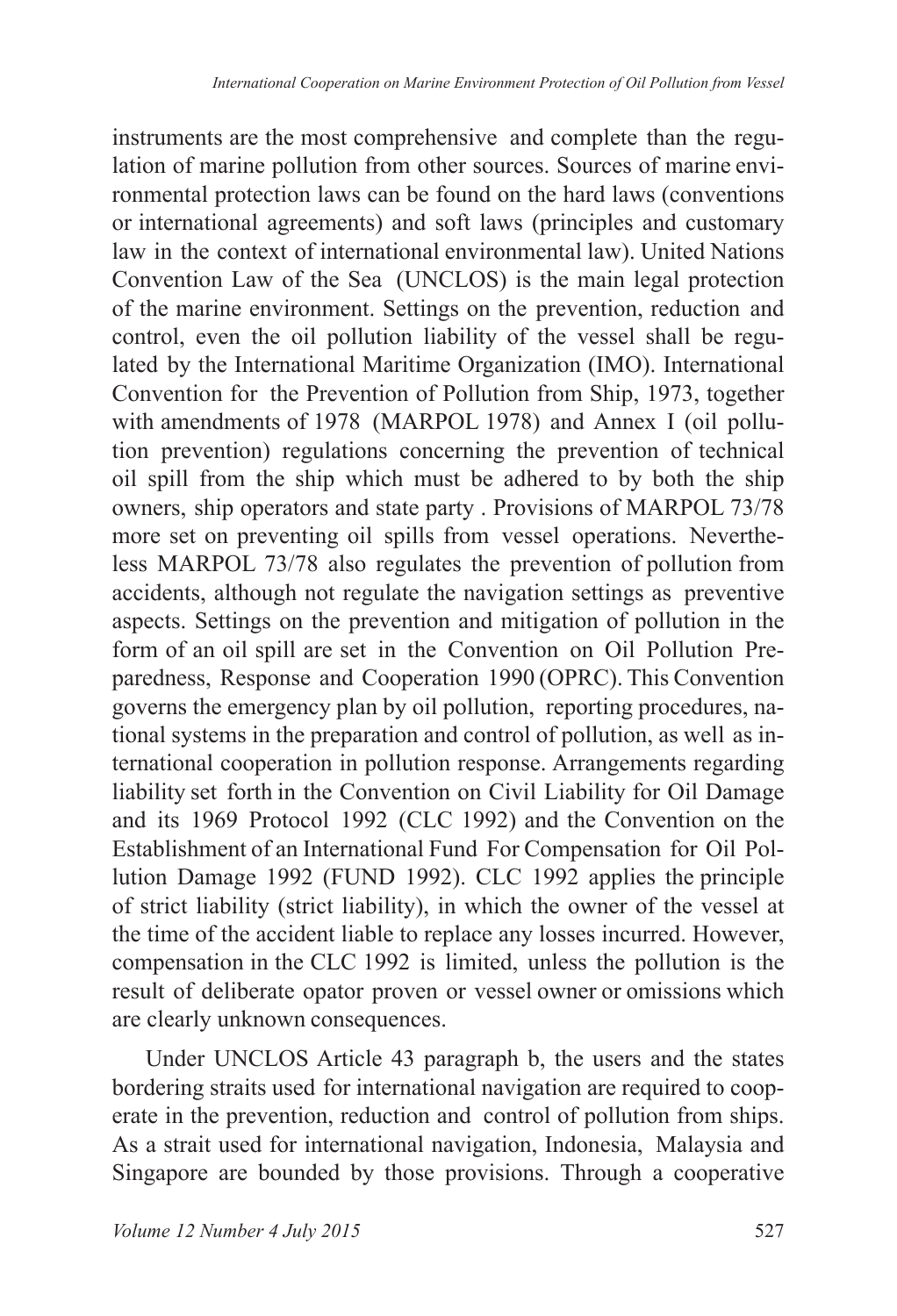mechanism that also involves other stakeholders (user states, the oil industries, ship industries, and NGOs IMO) have agreed to a variety of cooperation mechanisms. There are three forms of cooperation mechanisms are cooperative forum, project coordination committee, and aids to navigation Fund (ANF). For prevention, the arrangement agreed as Traffic Separation Scheme navigation (TSS), Vessel Traffic Systems (VTS), radar facilities, under keel clearance and mandatory ship reporting system. However, less attention trilateral cooperation prevention of pollution from ship operations (disposal, deballasting, and leaching tenaker). Pollution prevention aspects of the agreement with the Standard Operating Procedure for Joint Oil Spill Combat in the Straits of Malacca and Singapore (SOP). SOP aims to set the action to be taken either individually (state) or together in tackling oil spills from ships. Besides the preparation and mitigation efforts are also initiated by ASEAN, namely ASEAN Oil Spill Response Plan (ASEAN-OSRAP). OSRAP ASEAN aims to improve the ability of countries to respond to oil spills. This plan provides a plan of cooperation to jointly assistance from member countries and organizations in response to the oil spill. Regarding project funding agreement ANF mechanisms through the collection and deposit of funds in the form used for the renewal and maintenance of navigational instruments. Bailout funds for pollution prevention activities supported by the MSC in the form of The Malacca Straits Revolving Fund (Fund bailout for the Straits of Malacca and Singapore). Japan will provide funds amounting to 400 million yen. Funds are used for a specific purpose in facilitating the cleanup operation so there is an oil spill incident by ship either by accident or routine. Funds may be lent to third countries in case of coastal oil spills in the sea and their oil spill impacts to the coastal state waters. This mechanism is a mechanism bailout fund, because the responsibility is on the pollutant contamination based on the principle of polluter pays principle and strict liability set out in Jo CLC 1969 CLC 1992. If the beach has received compensation from the polluters, the state institution shall refund to the MSC. However, the value of user contributions and industry users of the strait is not worth the value of the vital Straits of Malacca and Singapore for their economic sustainability.

Indonesia as a coastal state has sovereignty and sovereign rights in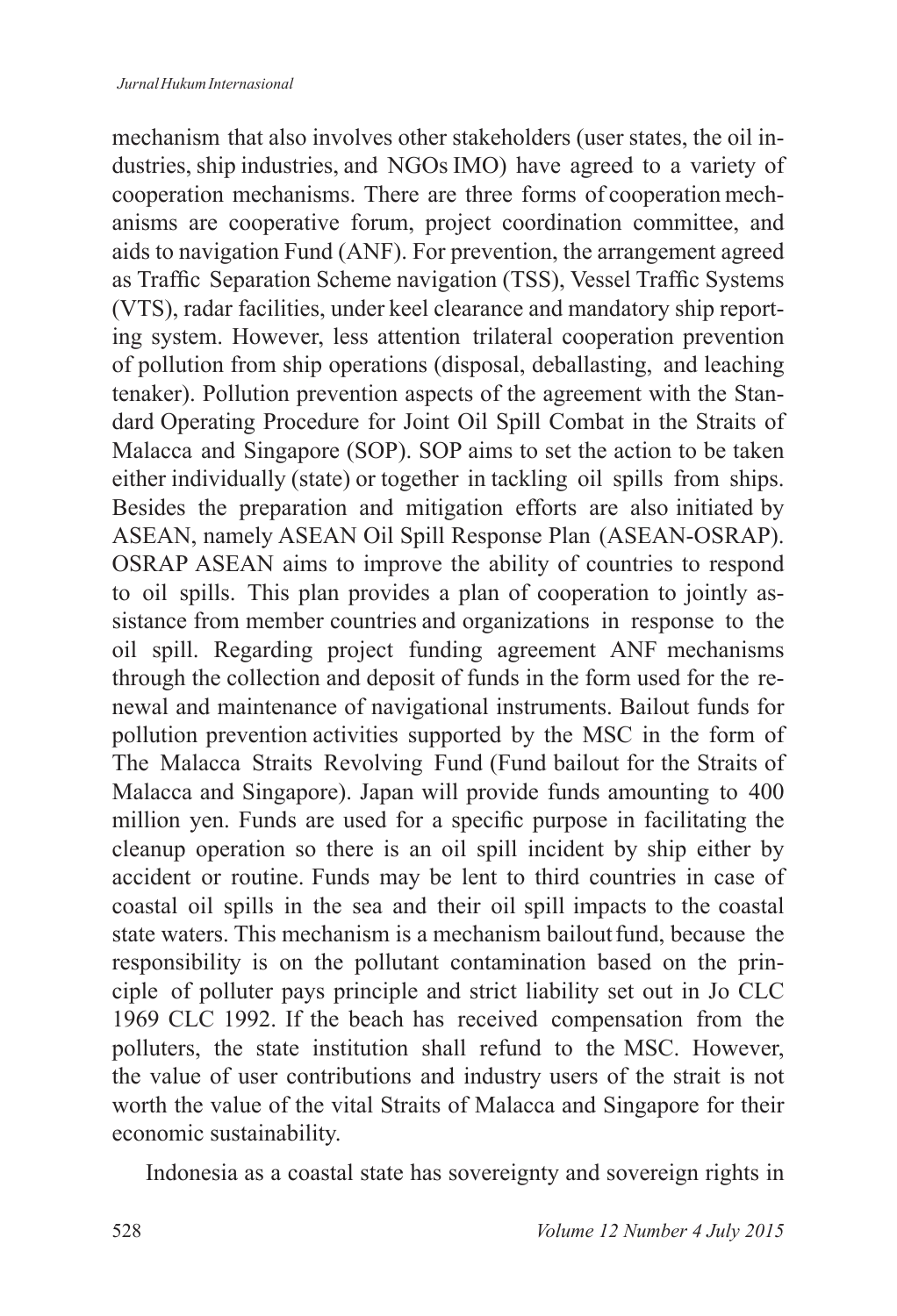the Straits of Malacca and Singapore is authorized by the UNCLOS (Article 42) to make regulations in terms of prevention, reduction and control of pollution impacts. The main legal protection of the marine environment Indonesia, Act No. 17 of 2008 on Shipping. Prevention and control of marine pollution originating from ships set out in the law. Act No. 17 of 2008 regulate the prevention sourced from operational vessel with set provisions on the conditions and restrictions ship seaworthy disposal at sea. Besides this law implicitly regulate pollution from prevention of accidents through navigation settings. Further provisions on the prevention and control of pollution regulated in Government Regulation No. 21 of 2010 on the Protection of Marine Environment. The Indonesian government has enacted President Regulation No. 109 of 2006 on Disaster Emergency Due to Oil Spill in the Sea is set in. This regulation governs the institutional and emergency response information flow of oil spills at sea.

Considering there are several international conventions govern to the protection of the marine environment that has not been ratified by one or all of the coastal states (eg OPRC ratified by Malaysia and Singapore), the need for harmonization of ratification, accession and implementation of such conventions. Further, the special rules in the area of MARPOL 73/78, should the effort to establish the Straits of Malacca-Singapore as a special region, Particularly Sensitive Sea Area (PSSA) in IMO resolution. Such determination will bring positive implications in the protection of the marine environment Straits of Malacca and Singapore. If it has been designated as PSSA, coastal states may have a strong argument to set rates for the purposes of supervision and protection of the straits.

Need to increase the participation and contribution of other stakeholders (besides the littoral States) in cooperative forum, project coordination, and the Aids to Navigation Fund and engagement more in control of oil pollution emergency plan as stipulated in the OPRC. One is the NGO. NGOs play an important role in ensuring the fulfillment of obligations in full to industry involved and assist in the enforcement of the law to the breaking ships. Besides NGOs, the involvement of the state and users industries of the strait also be increased from the aspect of participation in the discussion forums and contribute funding.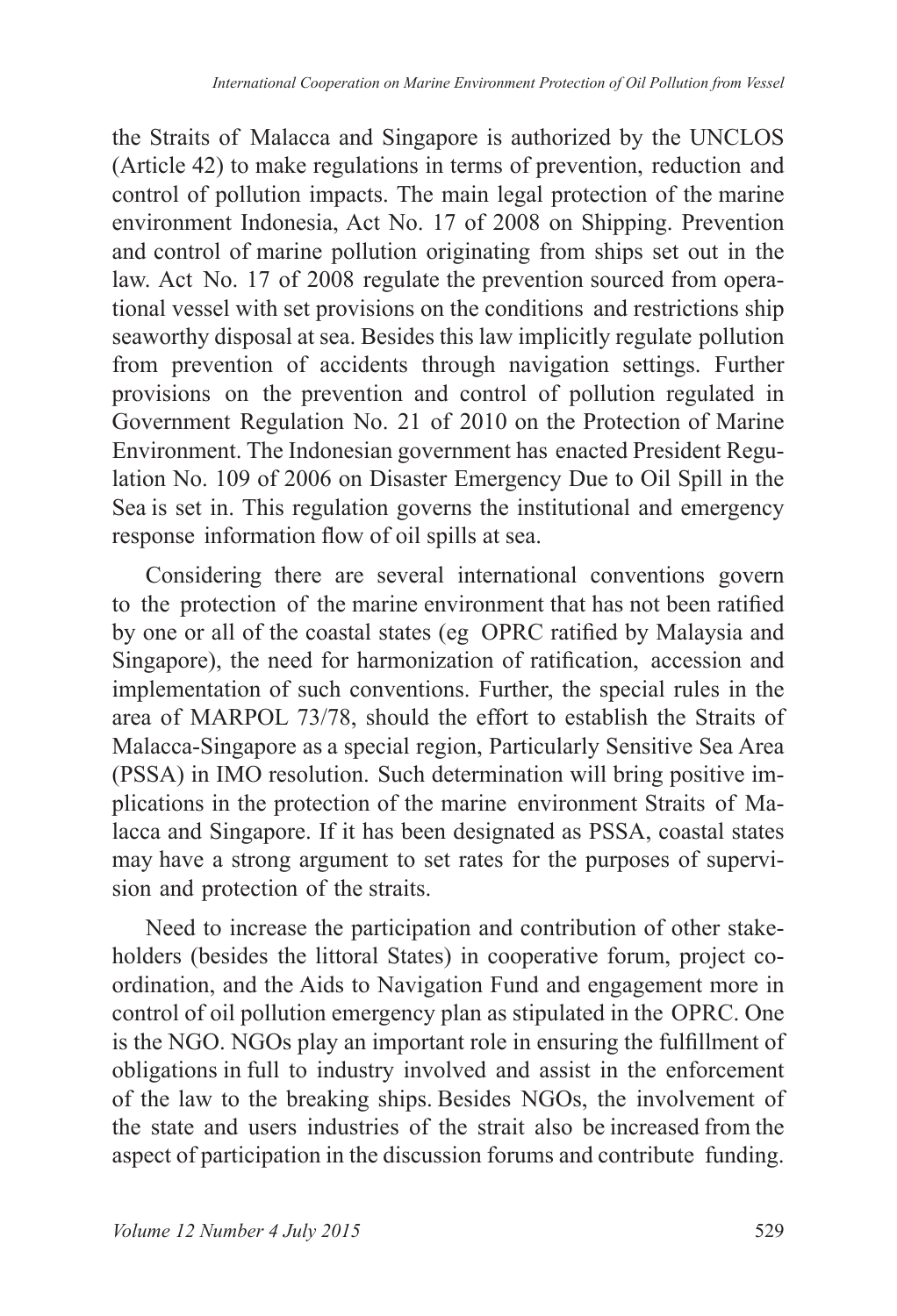Apart from the aspect of contribution, cooperation mechanisms also need to regulate prohibition of deliberate oil dumping. Article 194 paragraph (3) letter b UNCLOS 1982 confirms that the measures to be taken in the protection and preservation of the marine environment, not only related to the safety of navigation, but also the prevention of the intentional disposal. Most of the results of cooperative mechanism focus on safety of navigation so it does not give more attention to the discussion on the prevention, prohibition and control of illegal dumping. Though the activities of oil waste disposal and cleaning of ships is the most dominant of oil pollution in the Straits of Malacca and Singapore. Therefore we need special arrangements, including increasing the capacity of the port state control in the investigation and prosecution ship responsible for the illegal disposal of oil. Need for regional assessment to assess the condition of the marine environment in the Straits of Malacca and Singapore. The existence of the data obtained as a result of this assessment is used for materials management strategy and policy formulation Malacca and Singapore Straits.

### **REFERENCES**

#### **A. Books**

- Asshiddiqie Jimly, 2007, Pokok*-Pokok Hukum Tata Negara Indonesia Pasca Reformasi*, BIP, Jakarta*.*
- B Clark R., 2003*, Marine Pollution*, Oxford University Press, New York.
- Black Henry Campbell, 1990, *Black's Law Dictionary*, Edisi Keenam, West Publishing, St. Pail.
- Churchill Robin Rolf dan Alan Vaughan Lowe, 1988, *Law of the Sea*, Manchester University Press, Manchester.
- GEF/UNDP/IMO regional Programme, 1997, *Malacca Straits; Special Area? The Need and Feasibility of Designating the Malacca Straits as aSpecial Area under MARPOL 73/78*.
- Hornby A.S., dkk, 1974, *Oxford Advanced Learner's Dictionary of Current English*, Oxford University Press, Oxford.
- International Maritime Organization, 1988, *Manual on Oil Pollution*, Section II Contingency Planning, London, IMO.
- , 1993, *Report of IMO Working Group on The Malacca Strait Area*, International Maritime Organization, London.
- International Hydrographic Organization, 1953*, Limits of Ocean and Seas*, Montecarlo
- Juajir Sumardi, 1996, *Hukum Pencemaran Laut Transnasional*, Citra Aditya Bakti, Bandung.
- Kantaatmadja Komar, 1981, *Ganti Rugi Internasional Pencemaran Minyak di Laut*, Alumni, Bandung.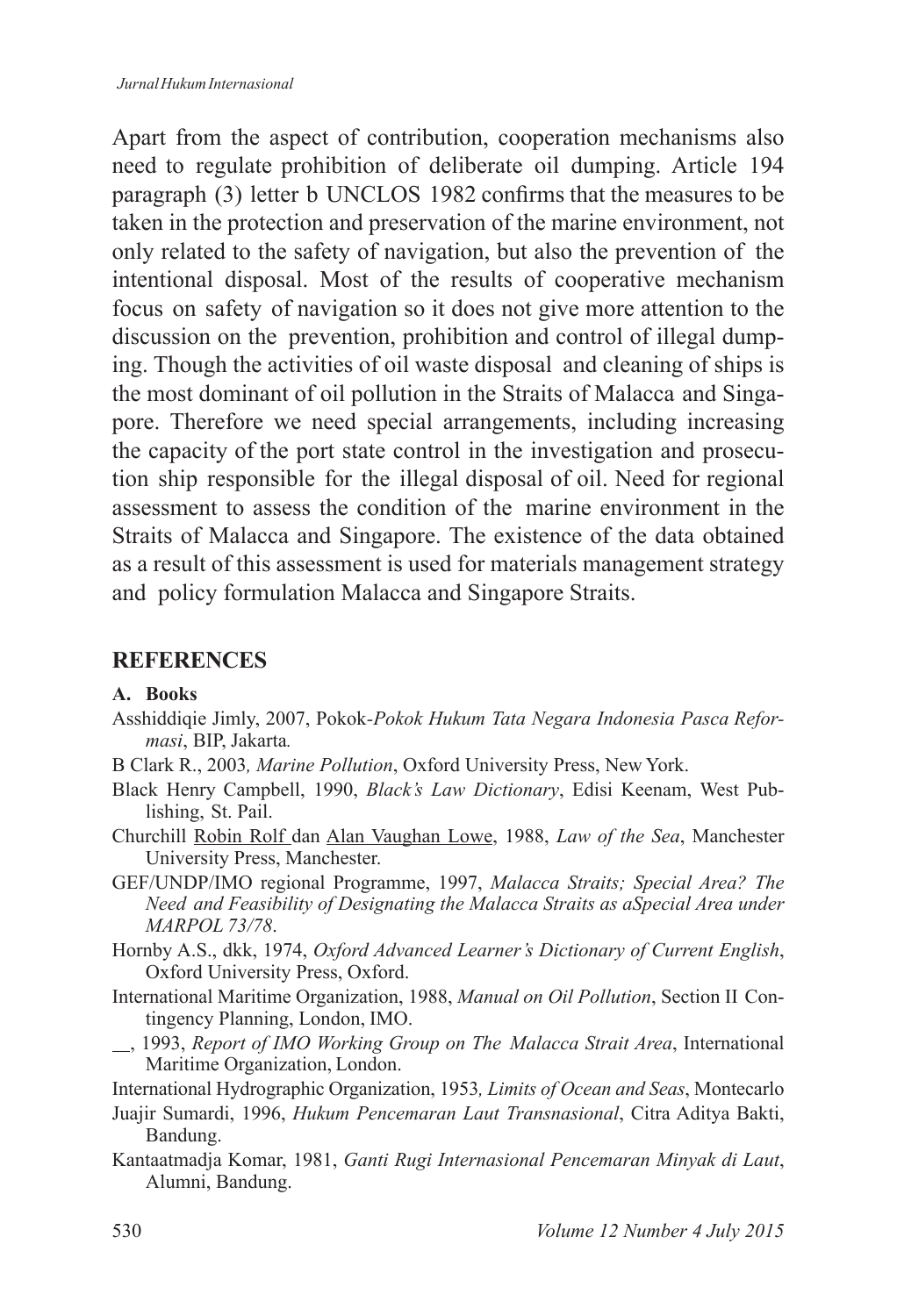- Kiss Alexandre dan Dinah Shelton, 2007, *Guide To International Environmental Law*, Martinus Nijhoff Publishers, Leiden.
- Kusumaatmadja Mochtar, 1978, *Bunga Rampai Hukum Laut*, Cetakan Pertama, Jakarta.
- , 1986, *Hukum Laut Internasional*, Badan Pembinaan Hukum Nasional Departemen Kehakiman, Jakarta.
- ND Mukti Fajar & Yulianto Achmad, 2010, *Dualisme Penelitian Hukum Normatif & Emprisi*, Pustaka Pelajar, Yogyakarta.
- Ndiaye Tafsir Malick, 2007, *Law of The Sea, Environment Law and Settlement of Dispute*, Martinus Nijhoff Publishers, Leiden/Boston.
- O'Brien John, 2001, *International Law*, Routledge Cavendish, New York.
- Sands Philippe, 2003, *Principle of International Environmental Law*, Second Edition, Cambridge University Press, Cambridge.
- Shaw Malcolm N., 2004, *International Law*, Edisi Kelima, Cambridge University Press, Cambridge.
- Silalahi M. Daud, 1992, *Pengantar Hukum Lingkungan Laut Indonesia dan Implementasinya Secara Regional*, Pustaka Sinar Harapan, Jakarta.
- Sodik Dikdik Mohamad, 2011, *Hukum Laut Internasional dan Pengaturannya di Indonesia,* Refika Aditama, Bandung.
- Soehino, 2010, *Hukum Tata Negara: Perkembangan Pengaturan Pelaksanaan Pemilihan Umum di Indonesia,* BPFE,Yogyakarta.
- Soekanto Soerjono, 1986, *Pengantar Penelitian Hukum*, UI Press, Jakarta.
- Soekanto Soerjono dan Sri Mamudji, 2006, *Penelitian Hukum Normatif Suatu Tinjauan Singkat*, Raja Grafindo Persada, Jakarta.
- Thia-Eng Chua dkk*,* 1997*, Malacca Straits Environmental Profile*, GEF/UNDP/IMO Regional Programme for the Prevention and Management of Marine Pollution in the East Asian Seas.

#### **B. Journal, Dissertation, Thesis, Paper**

- Agoes Etty. R., 2005, *Pengelolaan Keamanan di Selat Malaka-Singapura Secara Terpadu*, Badan Pengkajian dan Pengembangan Departemen Luar Negeri, Jakarta.
- , 2010, "Perspektif Hukum Internasional Terhadap Pencemaran Lintas Batas Lingkungan Laut oleh Minyak", *Jurnal Opinio Juris*, Volume 04, Oktober-Desember 2010, Kementerian Luar Negeri RI.
- Ahmad Mohammad Razif bin, 1997, "The Financial Cost of Risk Management in the Straits of Malacca" in Hamzah Ahmad (ed), *The Straits of Malacca: International Cooperation in Trade, Funding, & Navigation Safety*, Pelanduk, Kuala Lumpur.
- Amel A. Nimer dkk, 2009, "Nile Blend Crude Oil: Wax Separation Using Mek-Toluene Mixtures", *The Arabian Journal for Science and Engineering,* 35 (2B).
- Anom Surya, 2009, *Perlindungan Negara Terhadap Pencemaran Minyak di Pelabuhan Akibat Operasi Kapal Tanker Berdasarkan UNCLOS 1982,* Thesis, Fakultass Hukum Universitas Gadjah Mada, Yogyakarta.
- Arief Usman, 1995, *Kerjasama Tiga Negara Indonesia-Malaysia-Singapura mengenai Selat Malaka-Singapura dan Ketahanan Nasional*, Thesis, Program Pasca Sarjana Universitas Indonesia, Jakarta.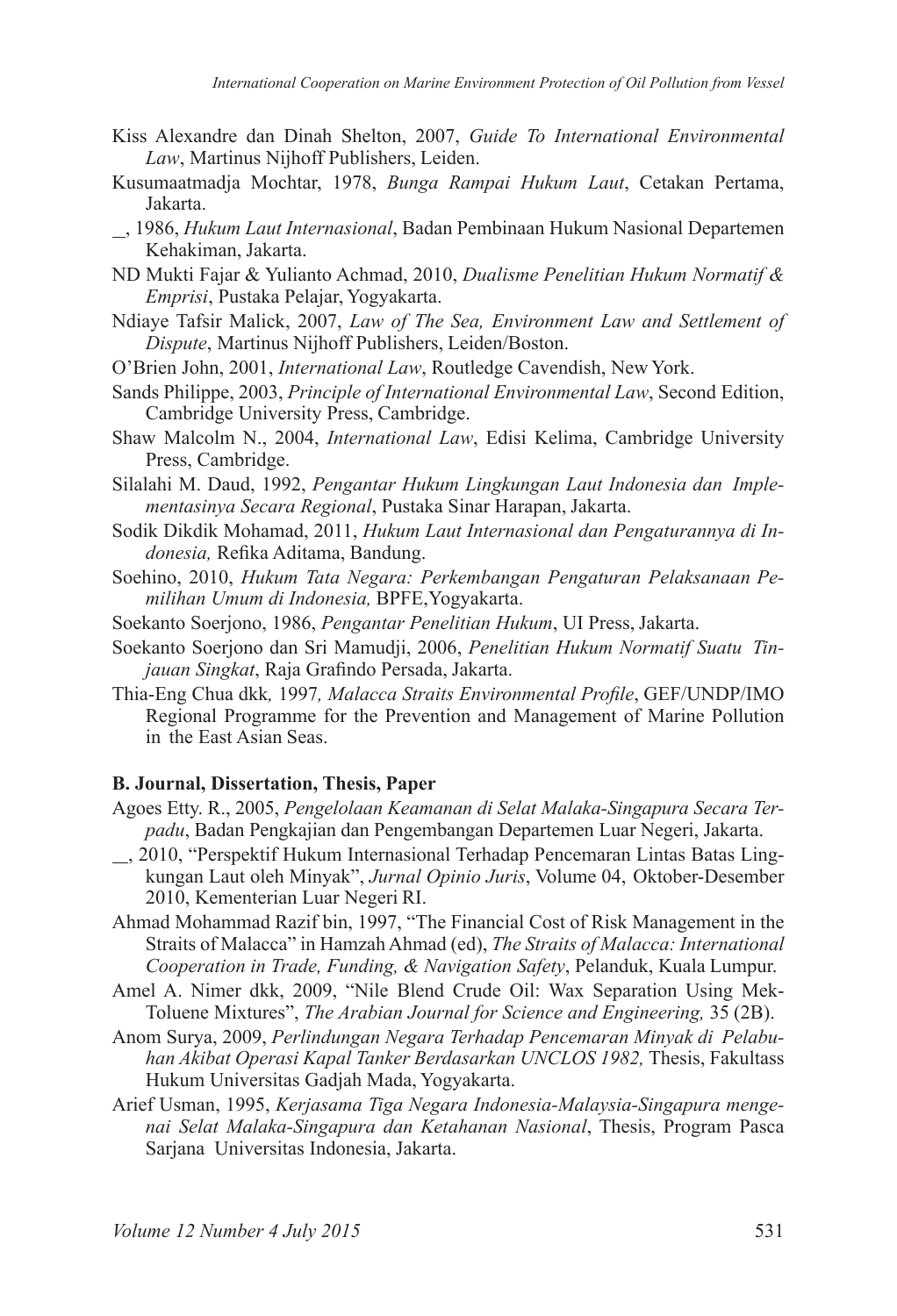- Basnur Al Busyra, 2009, "Towards a Better Management of Malacca and Singapore Straits",
- *Jurnal Diplomasi* 1 (2), September 2009, Kementerian Luar Negeri Republik Indonesia.
- Bateman Sam, dkk, 2006, "Safety and Security in the Malacca and Singapore Straits An Agenda for Action"*, Institute of Defence and Strategic Studies Policy Paper.*
- Beckman Robert, 2008, "International Cooperation to Enhance Environmental Protection in the Straits of Malacca and Singapore Developments and Prospects"*,*  disampaikan pada *The 8 th Science Council of Asia Conference*, China, [online] www.scj.go.jp/en/sca/activities/...8.../o3.pdf, (diakses pada 23 April 2012).
- Capon Craig J., 1998, "The Threat of Oil Pollution in the Malacca Strait: Arguing for Abroad Interoretation of the United Nations Convention on the Law of the Sea", *Pacific Rim & Policy Journal*, 7 (1).
- Cherlebois Patricia, *Preparedness, Response and Cooperation to Maritime Oil Spills*, International Maritime Organization.
- Chris Richards, *Natuna Sea Incidents and The Response to the Spill Case History*, [online]http://www.pcs.gr.jp/doc/esymposium/2001/2001\_chris\_richards\_e.pdf, (diakses pada 27 Agustus 2012).
- Direktorat Kesatuan Penjagaan Laut dan Pantai, 2010, "Strategi Penanganan Pencemaran Laut Sebagai Implementasi UU 17/2008, PP 21/2010 dan Perpres 109/2006", disampaikan pada *Roundtable Discussion Upaya Penanganan Pencemaran Laut Dalam Rangka Penerapan PP 21 Tahun 2010 tentang Perlindungan Lingkungan Maritime*, Kementerian Perhubungan RI.
- Direktur Jenderal Transportasi Laut, 2011, *Oil Spills Response*, [online] http://i- eec. com/indoqhsse2011/Proceeding/PD4%20%20Capt.%20Jhony%20R.%20Silalahi.pdf, (diakses pada 27 Agustus 2012).
- Djalal Hasjim, 2008, The Development on the Straits Malacca and Singapore, [online] www.nippon-foundation.or.jp/.../malacca.../6.... - (diakses pada 23 Desember 2012).
- Dyke Jon M. Van, 2007, *Allocating Fish Accros Jurisdiction dalam Law of The Sea, Environmental Law and Settelement of Disputes*, Martinus Nijhoff Publishers, Leiden/Boston.
- , 2008, *Transit Passage Through International Straits*, Manoa, University of Hawai'i, [online] law.hawaii.edu/sites/.../Straits100308.pdf, (dikases pada 10 Agustus 2012).
- Emran Amelia, 2007, *The regulation of vessel-source pollution in the Straits of Malacca and Singapore*, Thesis, University of Wollongong.
- Holmila Erkki, 2005, "Common Heritage of Mankind: in the Law of the Sea", *Acta Societatis Martensis*, [online], core.kmi.open.ac.uk/download/pdf/.../143, (diakses pada 21 Maret 2012).
- Hussin Abd Rahim Bin, 2005*, "*The Management Of Strait Malacca: Burden Sharing As The Basis For Cooperation"*, Lima International Maritime Conference*, Langkawi, [online] http://community.middlebury.edu/~scs/docs/rahim-present. pdf , (diakses pada 12 Januari 2012).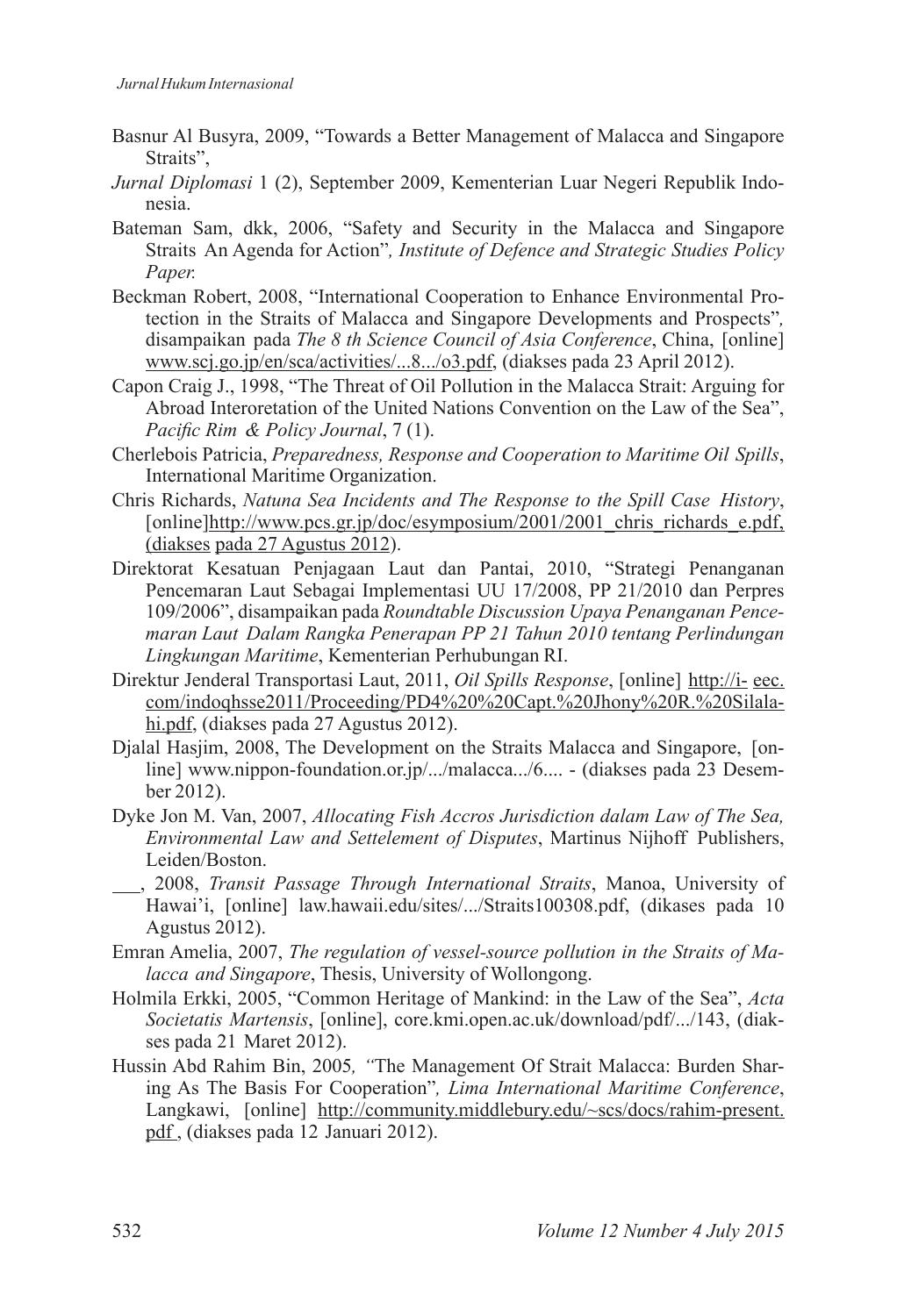- Ibrahim Rosnani*, International/Regional Cooperation to Oil Spill Response in the Straits of Malacca:an Overview*, [online] http://www.pcs.gr.jp/doc/esymposium/12169/95\_rosnani\_ibarahim\_e.pdf,(diakses pada 23 Agustus 2012).
- International Maritime Organization, 1998, *Safety of Navigation*, MSC 70/11/3, [online]http://docs.imo.org/Search.aspx?mode=advanced&originator=Indonesia&s ymbo l=&session=&titles=&datetype=last&datelast=&documentlang=en&cid= 1&keywords= Vessel+Traffic+Systems, (diakses pada 23 Juni 2012).
- , 2003, *Ship Seporting and Related Matters, NAV 49/3/9,* [online] <http://docs.imo. org/Search.aspx?mode=advanced&originator=Indonesia&symbol=&sess ion=&t itles=&datetype=last&datelast=&documentlang=en&cid=1&keywords=Traffic+ Separation+Scheme>, (diakses pada 15 Agustus 2012).
- , *Vessel Traffic Services*, [online] http://www.imo.org/OurWork/Safety/Navigation/ Pages/VesselTrafficServices.aspx, (diakses pada 15 Agustus 2012).
- Jakarta Statement on Enhacement of Safety, Sucurity, and Environmental Protection in the Straits of Malacca and Singapore, Jakarta, Indonesia, 8 September 2005, IMO Doc IMO/JKT ½.
- Kotani Tetsuo, 2009, "Antipiracy Measures: Japan's Experience in the Malacca Strait and Its Implications for the Horn of Africa", disampaikan pada *Legal Expert's Workshop on Maritime Piracy in the Horn of Africa*, 7 April 2009 [online] www. usnwc.edu/getattachment/.../Kotani, (diakses pada 21 Desember 2012).
- Kuala Lumpur Statement on Enhacement of Safety, Security and Environmental Protection in the Straits of Malacca and Singapore, Kuala Lumpur, Malaysia 20 September 2006, IMO Doc IMO/KUL 1/4.
- Luppi Barbara, dkk, "Environmental Protection for Developing Countries: The Polluter- Does-Not-Pay Principle", *Legal Studies Research Paper Series, Research Paper* No. 09-08, University of Minnesota Law School, [online] http://ssrn.com/ abstract=1339063 (diakses pada 12 April 2012)
- Malacca Straits Council, *Towards Enhancing the Navigational Safety and Preserving the Marine Environment in the Straits*, [online] www.nmc.com.sg/MSC.pdf, (diakses pada 20 April 2012).
- Mamlyuk Boris N., 2007, "Analyzing the Polluter Pays Principle Through Law and Economics", *Southeastern Environmental Law Journal*, 18(1)
- Mandryk Wally, 2008, "Lloyd's Marine Intelligence Unit; Strategic Importance of Trade and Shipping in the Straits of Malacca and Singapore", disampaikan dalam *Symposium on Safety and Protection of the Marine Environment in the Straits of Malacca and Singapore*, Kuala Lumpur.
- Muhdar Muhammad, 2010, *Pengaturan Polluter Pays Principle dalam Penyelesaian Pencemaran Laut yang Bersumber dari Eksploitasi Minyak dan Gas Bumi*, Disertasi, Fakultas Hukum Universitas Gadjah Mada, Yogyakarta.
- Mukherjee Proshanto K., 2007, "The Penal Law of Ship-Source Marine Pollution: Selested Issues in Perspective", *Law of the Sea, Environmental Law and Settelement of Disputes*, Martinus Nijhoff Publishers, Leiden/Boston.
- Mukhtasor, *Penanggulangan Pencemaran Laut Akibat Aktivitas Migas di Indonesia*, [online] himatekla.files.wordpress.com, (diakses pada 27 Agustus 2012).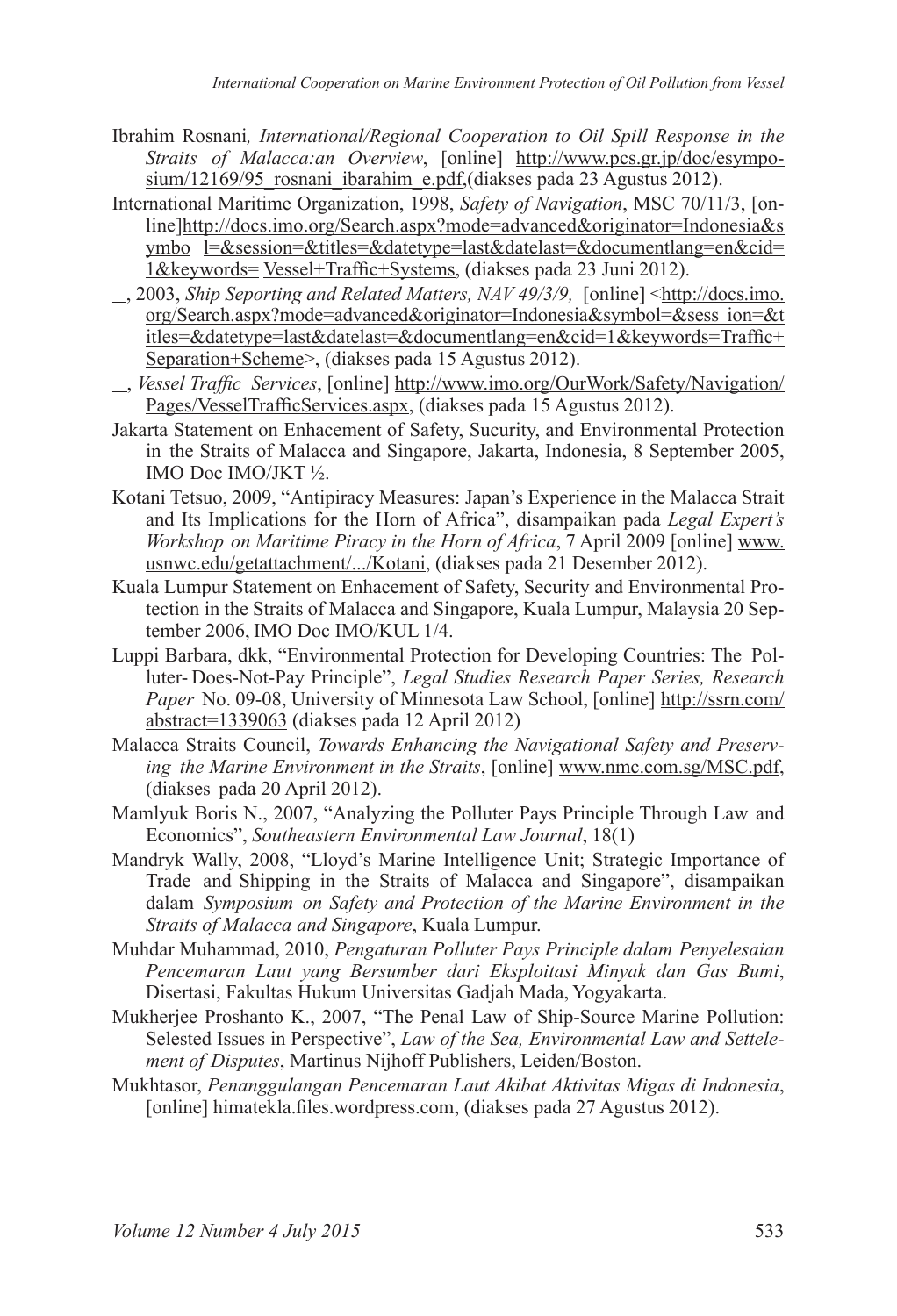- Mustapher Ntale, *Rethinking the Application of the Principle of 'Common but Differentiated Responsibilities' in the International Climate Legal Framework*, Faculty of Law, Islamic University In Uganda [online] http://ssrn.com/abstract=1312282, (diakses pada 22 Februari 2012).
- Nash Jonathan Remy, 2007*,* "Standing and The Precautionary Principle"*, Chicago Working Paper* No. 178, [online] http://ssrn.com/abstract\_id=1011937, (diakses pada 20 April 2012).
- Nengye Liu, *International Legal Framework on the Prevention of Vessel-Source Pollution*, [online] http://ssrn.com/abstract=1942700, (diakses pada 20 April 2012).
- OECD, 1992, *The Polluter-Pays Principle OECD Analyses and Recommendations*, Environment Directorate Organisation For Economic Co-operation And Development.
- Pasaribu Imran Robert, 2005, "Penanganan Masalah Lingkungan Hidup di Perairan Selat Malaka", disampaikan dalam *Pertemuan Kelompok Ahli tentang Kebijakan Terpadu Pengelolaan Keamanan Selat Malaka*, Badan Pengkajian dan Pengembangan Kebijakan, Departemen Luar Negeri.
- Pedersen Ole W., 2010, *Environmental Principles and Environmental Justice*, [online] http://ssrn.com/abstract=1592850, (diakses pada 24 April 2012).
- Peters Anne, 2009, "Humanity as the A and Ω of Sovereignty", *The European Journal of International Law*, 20 (3) .
- Purwaka Tomy H., 1998, "Control of Marine Pollution in The Straits of Malacca and Singapore: Modalities for International Cooperation", *Singapore Journal of International & Comparative Law* [online] law.nus.edu.sg/sybil/.../SJICL-1998- 452.pdf, (diakses pada 22 Februari 2012).
- Pyburn Brent, *Contingency Planning for Oil Spill*, [online] http://www.pcs.gr.jp/doc/ esymposium/12169/95\_brent\_pyburn\_e.pdf, (diakses pada 24 Agustus 2012).
- Ramesh S., 2007, Malaysia, "Indonesia and Singapore Set Up to Cooperative Mechanism", *Channel News Asia,* [online] http://www.channelnewsasia.com/stories/ singaporelocalnews/view/297801/1/.htm, (diakses pada 21 Juni 2012).
- Roosa John, 2005, "The Strait of Malacca:Gateway or Gantllet",*University of Toronto Quarterly*, 74 (1).
- Rusli Mohd Hazmi Bin Mohd, 2011, "The Legal Feasibility of aTraffic Limitation Scheme in Straits Used for International Navigation: a Study of the Straits of Malacca and Singapore", *International Journal of Humanities and Social Science*, 1 (6).
- , 2012, *Balancing Shipping and the Protection of the Marine Environment of Straits Used for International Navigation: A Study of the Straits Malacca and Singapore*, Thesis, University of Wolongong.
- Santoso Wahyu Yun, 2006, "Penerapan Skema Pertangungjawaban Hukum Dan Ganti Kerugian dalam Pencemaran Laut", *Mimbar Hukum,* 18 (1), Februari 2006, Fakultas Hukum Universitas Gadjah Mada.
- Shahryari Mansoureh dan Mohd Arshad Atta Mohamed, 2011, "Shipping Points in the Straits Malacca", *MIMA Bulletin*, 18 (1), Maritime Institute of Malaysia.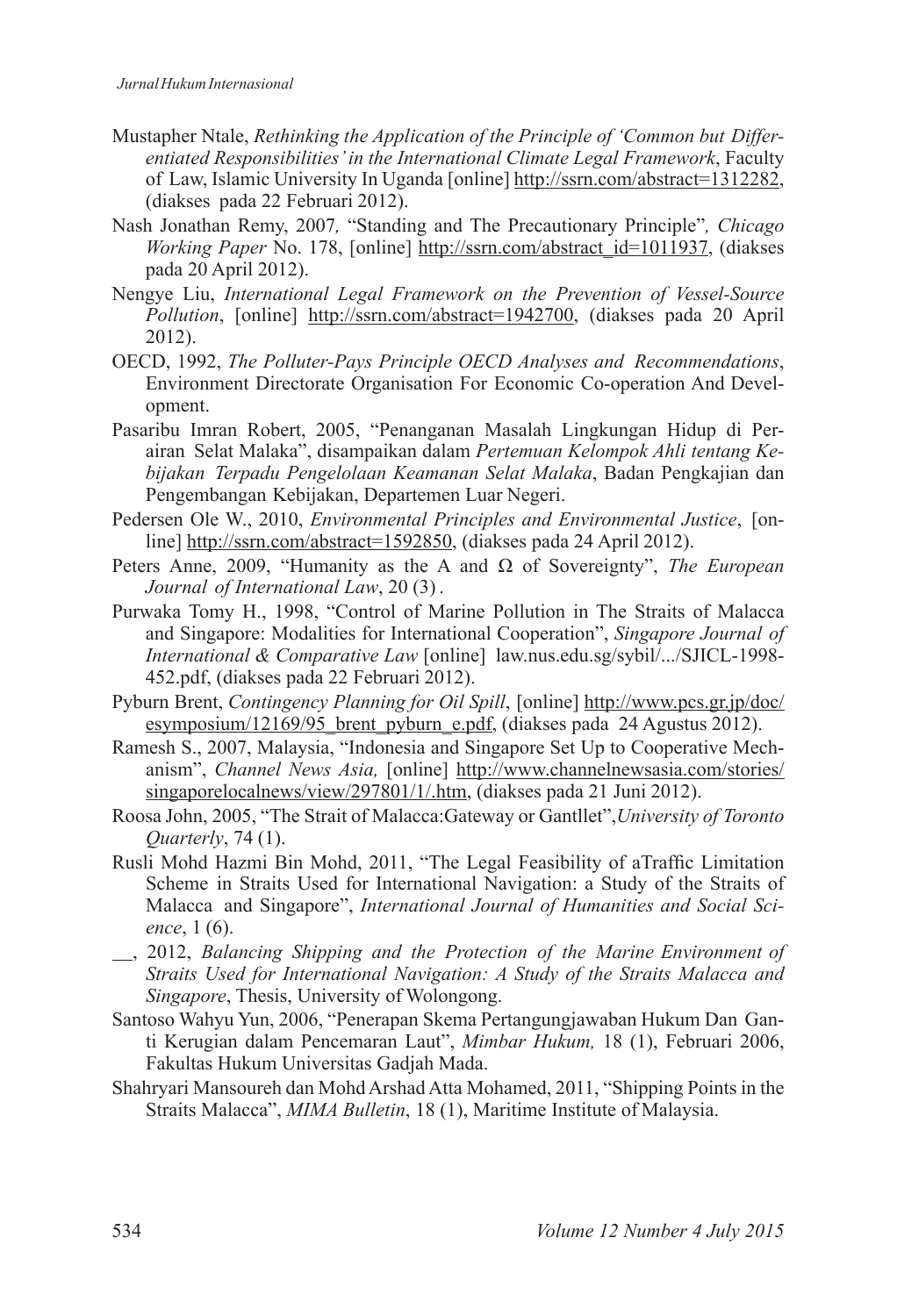- Siang Captain Mark Heah Eng, 1999, "Implementation of Mandatory Ship Reporting in the Malacca and Singapore", *Singapore Journal of International & Comparative Law*, [online] law.nus.edu.sg/sybil/.../SJICL-1999-345.pdf, (diakses pada 21 Juni 2012).
- Sien Chia Lin, 1998, "The Importance of The Straits of Malacca and Singapore", *Singapore Law Journal of International & Comparative Law*, [online] law.nus. edu.sg/sybil/.../SJICL-1998-301.pdf, (diakses pada 21 Desember 2011)
- Singhota Gurpreet S, 1998, "The IMO's Role in Promoting Safety of Navigation.and Control of Marine Pollution in the Straits of Malacca and Singapore", *Singapore Journal of International & Comparative La*w, [online] http://law.nus.edu. sg/sybil/downloads/articles/SJICL-1998-2/SJICL-1998-290.pdf, (diakses pada 27 Agustus 2012).
- Singapore Statement on Enhacement of Safety, Security, and Environment Protection in the Straits of Malacca and Singapore, 6 September 2007, IMO Doc IMO/SGP  $1/WP1$
- Sub-Committee on Safety of Navigation, 2012, *Routeing of Ships, Ships Reporting and Related Matter,* [online] http://docs.imo.org/Search.aspx?keywords=malacc a+straits&SortBy=DisplayDate&Sor tDirection=Descending, (diakses pada 27 Agustus 2012).
- Suhaidi, 2005, "Penanganan Masalah Lingkungan Hidup di Perairan Selat Malaka-Singapura", *Jurnal Luar Negeri*, 22 (2) Agustus 2005, Departemen Luar Negeri Republik Indonesia.
- , 2005, "Penanganan Masalah Lingkungan Hidup di Perairan Selat Malaka- Singapura", makalah disampaikan pada *Pertemuan Kelompok Ahli tentang Kebijakan Terpadu Pengelolaan Keamanan Selat Malaka-Singapura*, Badan Pengkajian dan Pengembangan Kebijakan Departemen Luar Negeri.
- , 2006, "Perlindungan Lingkungan Laut: Upaya Pencegahan Pencemaran Lingkungan Laut dengan Adanya Hak Pelayaran Internasional di Perairan Indonesia", *pidato pengukuhan Guru Besar Tetap di Hadapan Rapat Terbuka Universitas Sumatera Utara*, disampaikan pada 1 April 2006.
- The Batam Joint Statement on the  $4<sup>th</sup>$  Tripartite Ministerial Meeting of the Littoral States on the Straits of Malacca and Singapore, diakses dari [online] http://www. mfa.gov.sg/content/mfa/media\_centre/press\_room/if/2005/200508/infocus\_2 0050802  $\overline{02}$ .html, (diakses pada 14 Agustus 2012).
- Triatmodjo Marsudi, 2000, "Anatomi Hukum Lingkungan Internasional: Sistem Generik Penyangga Kehidupan Umat Manusia", *Mimbar Hukum*, 34 (2), Fakultas Hukum Universitas Gadjah Mada, Yogyakarta.
- Tripartite Technical Experts Group, 2008, 33rd Tripartite Technical Experts Group (TTEG) Meeting on the Safety of Navigation in the Straits of Malacca And Singapore
- Vertzberger Yaacov, 1982, "The Malacca/Singapore Straits", *Asian Survey* XXII (7), The Regents of University of California.
- World Trade Organization, 2010, "International Trade Statistic: Trade to Expand by 9,5 Per Cent in 2010 After a Disnal 2009", *WTO Reports* [online] http://www. wto.org/english/news\_e/pres10\_1/pr598\_e\_htm, (diakses pada 21 Juni 2012)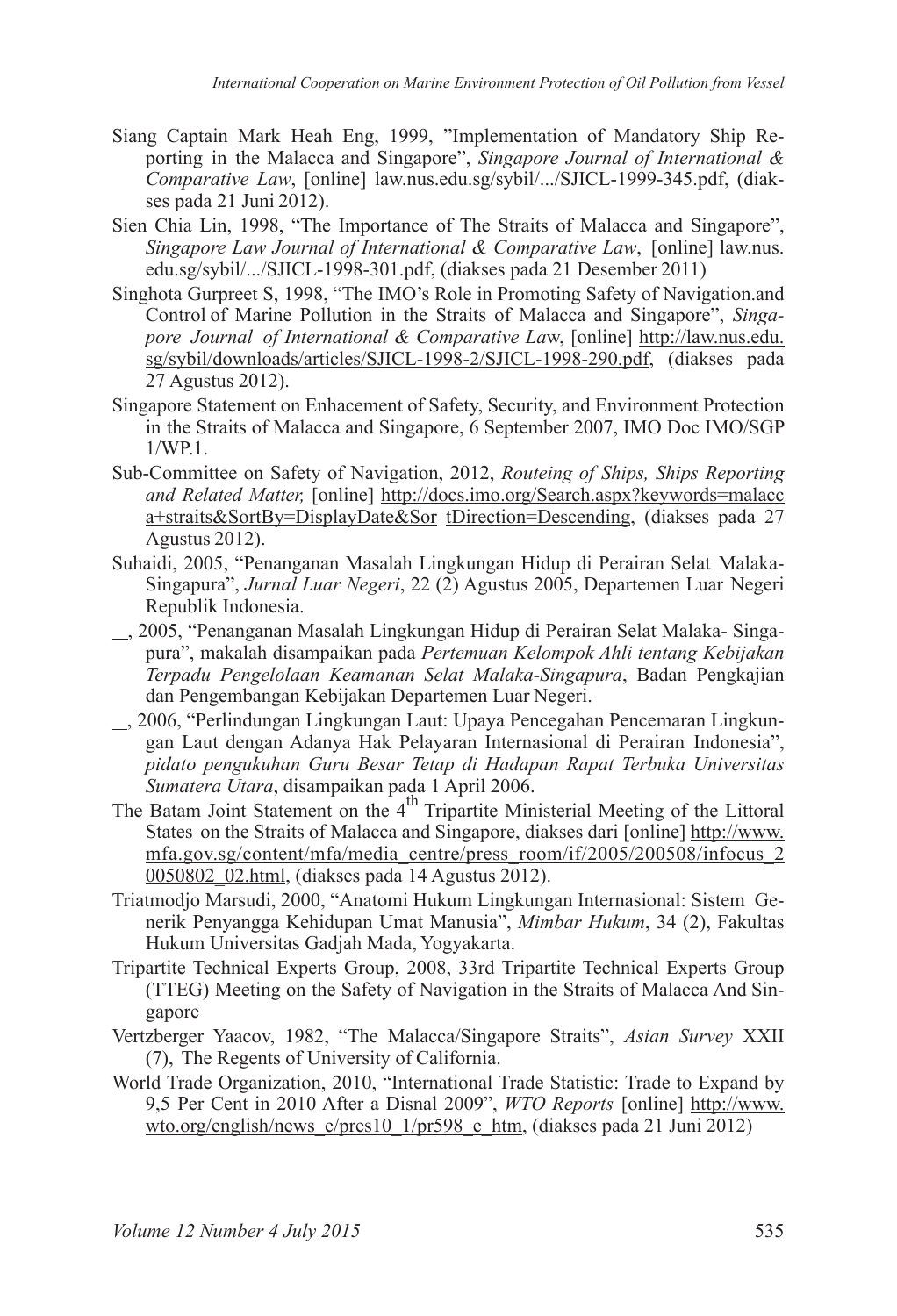#### **C. International Convention and Legislation**

- Convention Concerning the Protection of the World Cultural and Natural Heritage 1972.
- *Convention on the Civil Liability for Oil Damage*,1969.
- *Convention on the Establishment of an International Fund For Compensation for Oil Pollution Damage*, 1971.
- *Convention on the Prevention of Marine Pollution by Dumping of Wastes and Other Matter,*1972.
- *Convention for the Prevention of Pollution of Sea by Oil*, 1954.
- *International Convention on Oil Pollution Preparadness, Respon and Cooperation*, 1990.
- *International Convention Relating to Intervantion on the High Seas in Cases of Oil Pollution,* 1969.
- *International on Plant Genetic Resource For Food and Agriculture 1983.*
- *The Convention on Biological Diversity*, 1992.
- *The Convention on the Conservation of Migratory Species of Wild Animals*, 1971.
- *The Convention on Wetlands of International Importance especially as Waterfowl Habitat*, 1971.
- *The International Convention For the Prevention of Pollution from Ship*, 1992.
- *The International Undertaking on Plant Genetic Resources,* 1983.
- *The Rio Declaration on Environment and Development*, 1992.
- *The World Heritage Convention*, 1972.
- *Treaty on Principles Governing the Activities of States in the Exploration and Use of Outer Space, Including the Moon and Other Celestial Bodies*, 1967.
- *United Nations Convention on the Law of the Sea (Bahasa Inggris dan Indonesia)*, Pusat Studi Hukum Internasional dan Perjanjian Internasional.
- *United Nations General Council Resolution A/RES/45/212 1990 about Protection of global climate for present and future generations of mankind.*

#### **D. Internet**

- BBC News, 2010*, Singapore warns of threat to tankers in Malacca Strait*, [online] http://news.bbc.co.uk/2/hi/asia-pacific/8549053.stm, (diakses pada pada 25 Juli 2012).
- Collision between MT Bunga Kelana 3 and MV Waily in the Singapore Strait - Update , [online] http://www.mpa.gov.sg/sites/global\_navigation/news\_center/ mpa news/mpa news deta il.page?filename=n100525.xml, (dikases pada 23 Agustus 2012).
- Gesamp, [online] http://www.gesamp.org/about, (diakses pada 14 Agustus 2012). International Convention for The Prevention of Pollution form Ships, [online]
- http://cil.nus.edu.sg/1978/1973-international-convention-for-the-prevention-of- pollution-from-ships-as-amended-by-the-protocol-of-1978-marpol-7378/, (diakses pada 21 April 2012).
- Legality Of The Threat Or Use Of Nuclear Weapons, Advisory Opinion of 8 July 1996,[online] http://www.icj-cij.org/docket/files/95/7497.pdf, (diakses pada 21 April 2012).